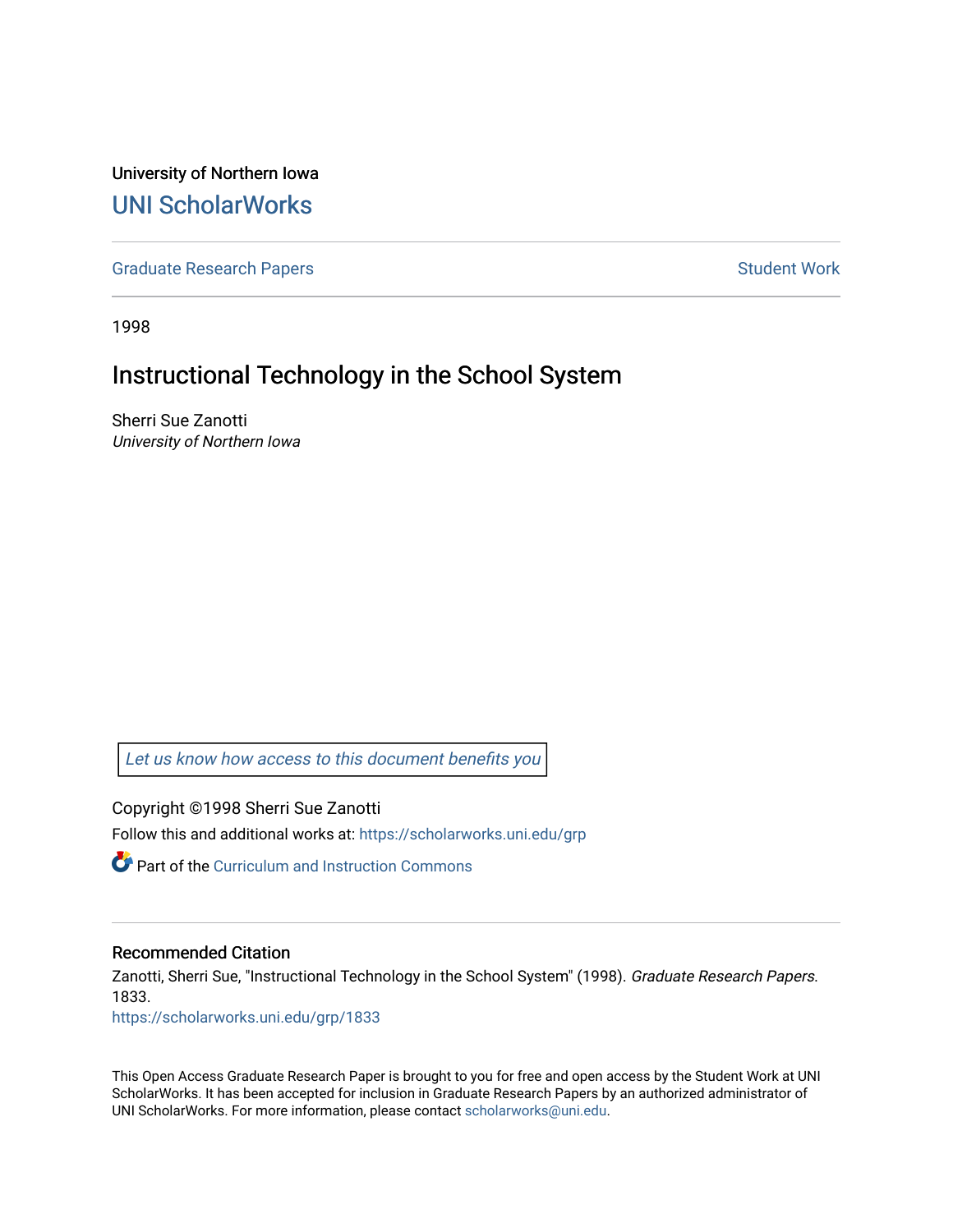# Instructional Technology in the School System

# Abstract

Analyses of the deployment of technology in schools have tended to note its failure to affect the daily values and practices of teachers and students. This absence is generally regarded as an implementation failure, or as resulting from some temperamental shortcoming on the part of the teachers or technologists. Such a construction is predicated on the assumption that the technology is value free and its implementation a struggling playing field. This paper proposes that no instructional technology is ever neutral. Its value and practices must support the organization into which it is placed. The failures of technology to look and feel like school practices frequently result from a mismatch between the values of a school organization and those values that are embedded within the contested instructional technology itself.

This open access graduate research paper is available at UNI ScholarWorks: <https://scholarworks.uni.edu/grp/1833>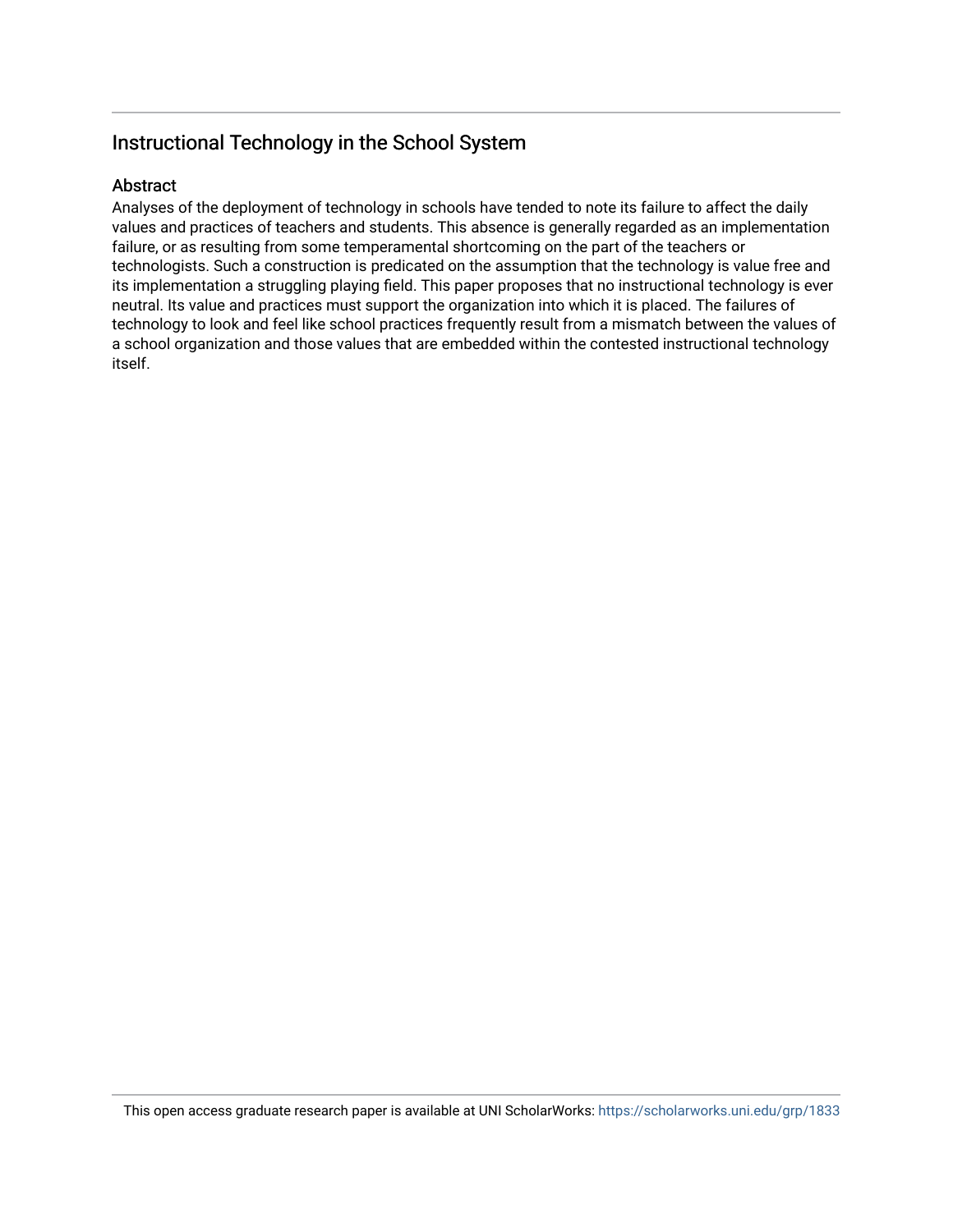INSTRUCTIONAL TECHNOLOGY IN THE SCHOOL SYSTEM

A Graduate Literature Review Submitted to the Division of Communications and Training Technology Department of Curriculum and Instruction In Partial Fulfillment of the Requirements for the Degree Master of Arts

UNIVERSITY OF NORTHERN IOWA

by Sherri Sue Zanotti 4/13/98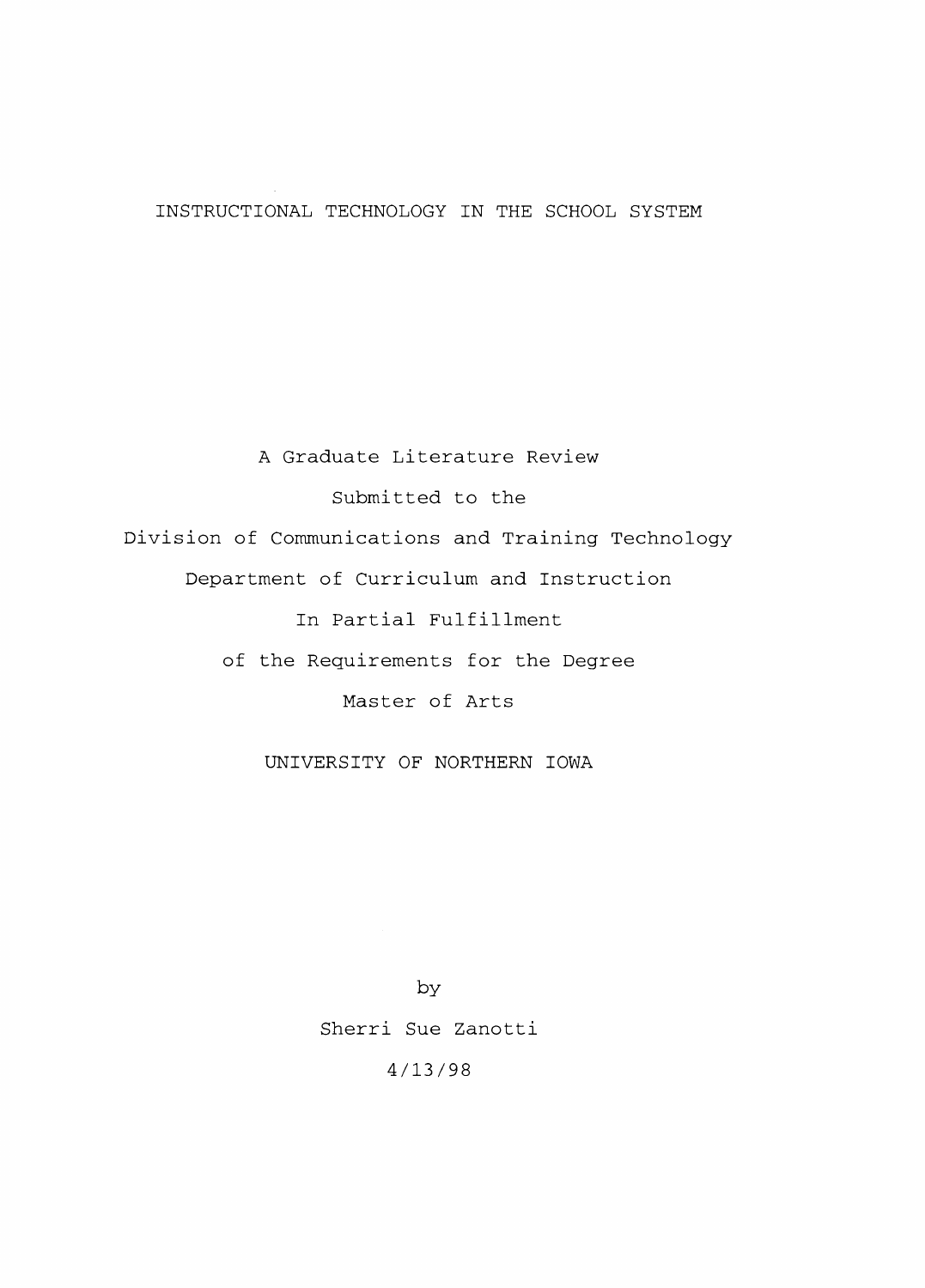This Literature Review by: Sherri Sue Zanotti Titled: Instructional Technology in the School System

has been approved as meeting the research requirement for the Degree of Master of Arts.

# Sharon E. Smaldino

Graduate Faculty Reader

R. Muffoletto

Graduate Faculty Reader

R. Muffoletto

Head, Department of Curriculum and Instruction

 $\frac{\zeta \cdot \left( l \right) \cdot \frac{1}{2}}{\text{Date Approach}}$ 

Hay 1998

 $\sqrt{\frac{4}{9}}$ <br>Date Approved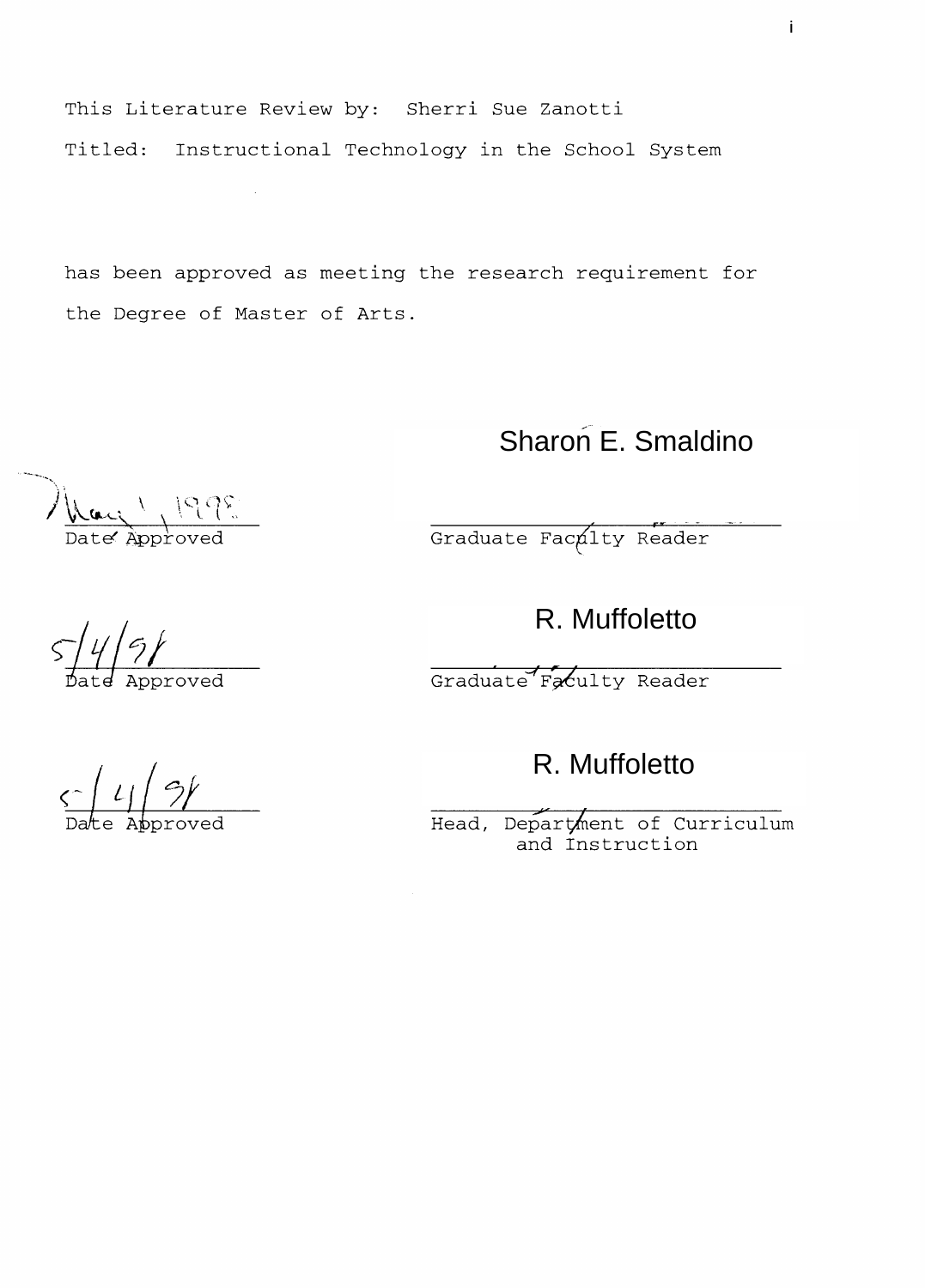# ABSTRACT

Analyses of the deployment of technology in schools have tended to note its failure to affect the daily values and practices of teachers and students. This absence is generally regarded as an implementation failure, or as resulting from some temperamental shortcoming on the part of the teachers or technologists. Such a construction is predicated on the assumption that the technology is value free and its implementation a struggling playing field. This paper proposes that no instructional technology is ever neutral. Its value and practices must support the organization into which it is placed. The failures of technology to look and feel like school practices frequently result from a mismatch between the values of a school organization and those values that are embedded within the contested instructional technology itself.

ii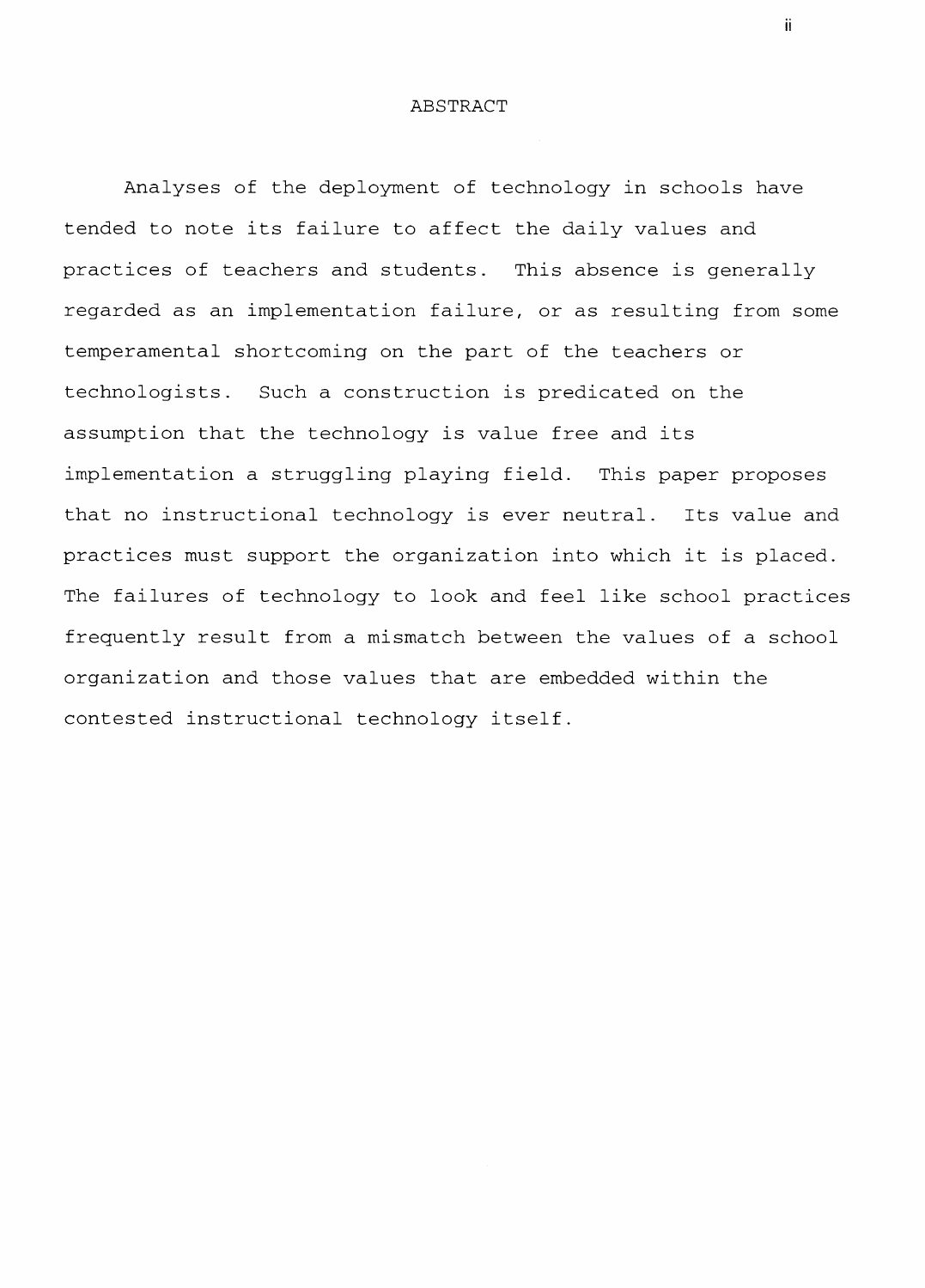# TABLE OF CONTENTS

| Organization of the Remainder of the Study 6 |
|----------------------------------------------|
|                                              |
| CHAPTER III. ANALYSIS AND DISCUSSION 8       |
| Historical Perspectives  8                   |
| Evaluation of Use and Value 11               |
| Advantages, Issues and Changes 16            |
|                                              |
|                                              |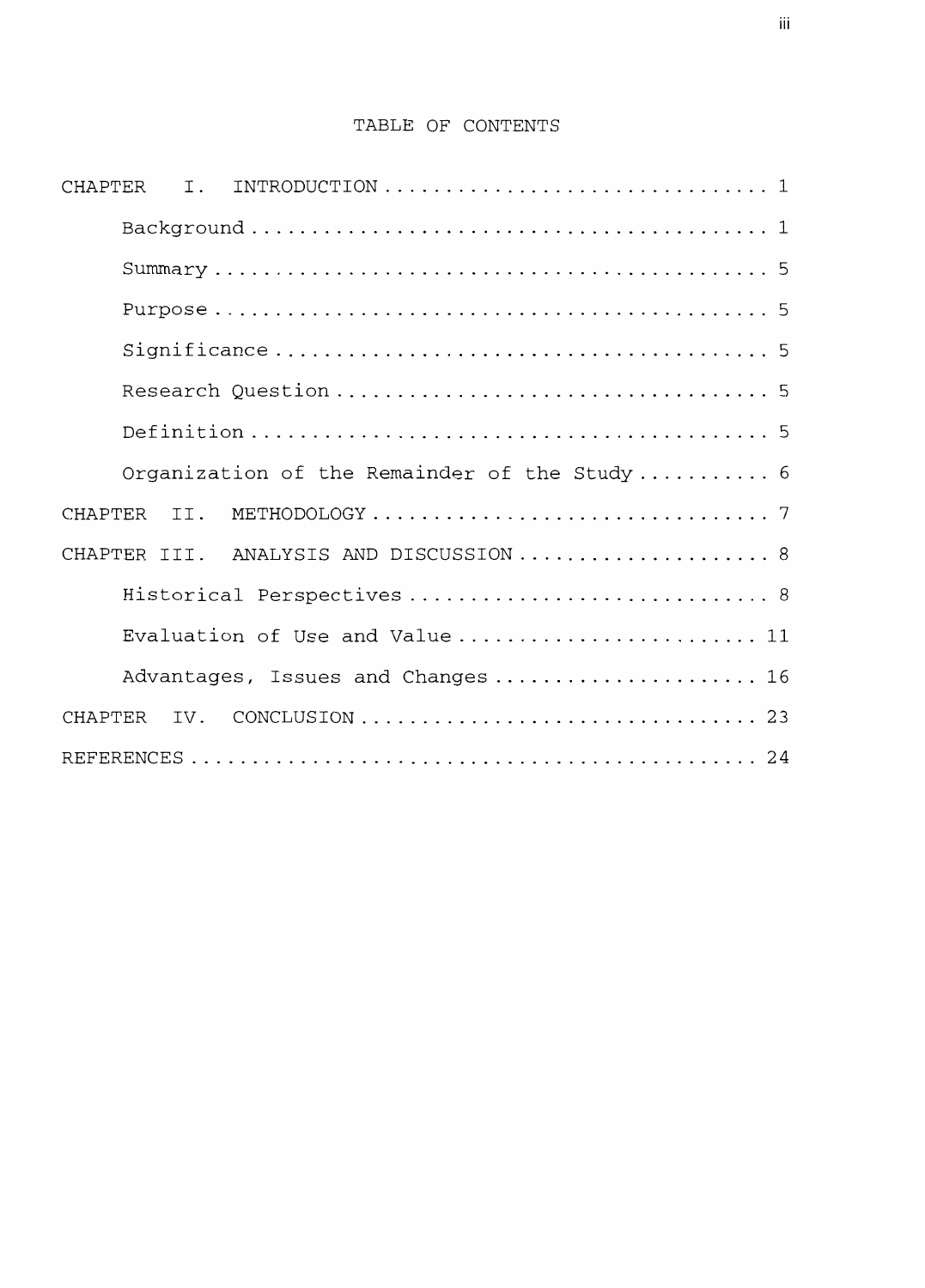#### CHAPTER I

### INTRODUCTION

# Background

Trends indicate that schools need to make greater use of instructional technology. Such technology is available for practically every subject in the schools of today. The instructional tools will not take the place of the teacher or textbook, but will compliment the textbook and teacher in providing more effective teaching. Many schools are planning instructional technology programs to include: trained administrative personnel, separate budgetary allowances, in-service teacher training, and better equipment and materials (Parker, 1950).

Saettler (1968) stated, using the physical science concept, the definition of instructional technology, means presenting instructional material with the use of engineering technology, such as tape recorders, television, and projectors. Also, Saettler reported that school systems have long been resistant to needed reform and change. The role of the teacher has changed little. The typical teacher has 13 to 20 learners, in a conventional classroom, and the textbook is still at the center of classroom activity.

Haas (1960) said there has seldom been so much misconception and erroneous thinking on any educational subject as there has about the use of instructional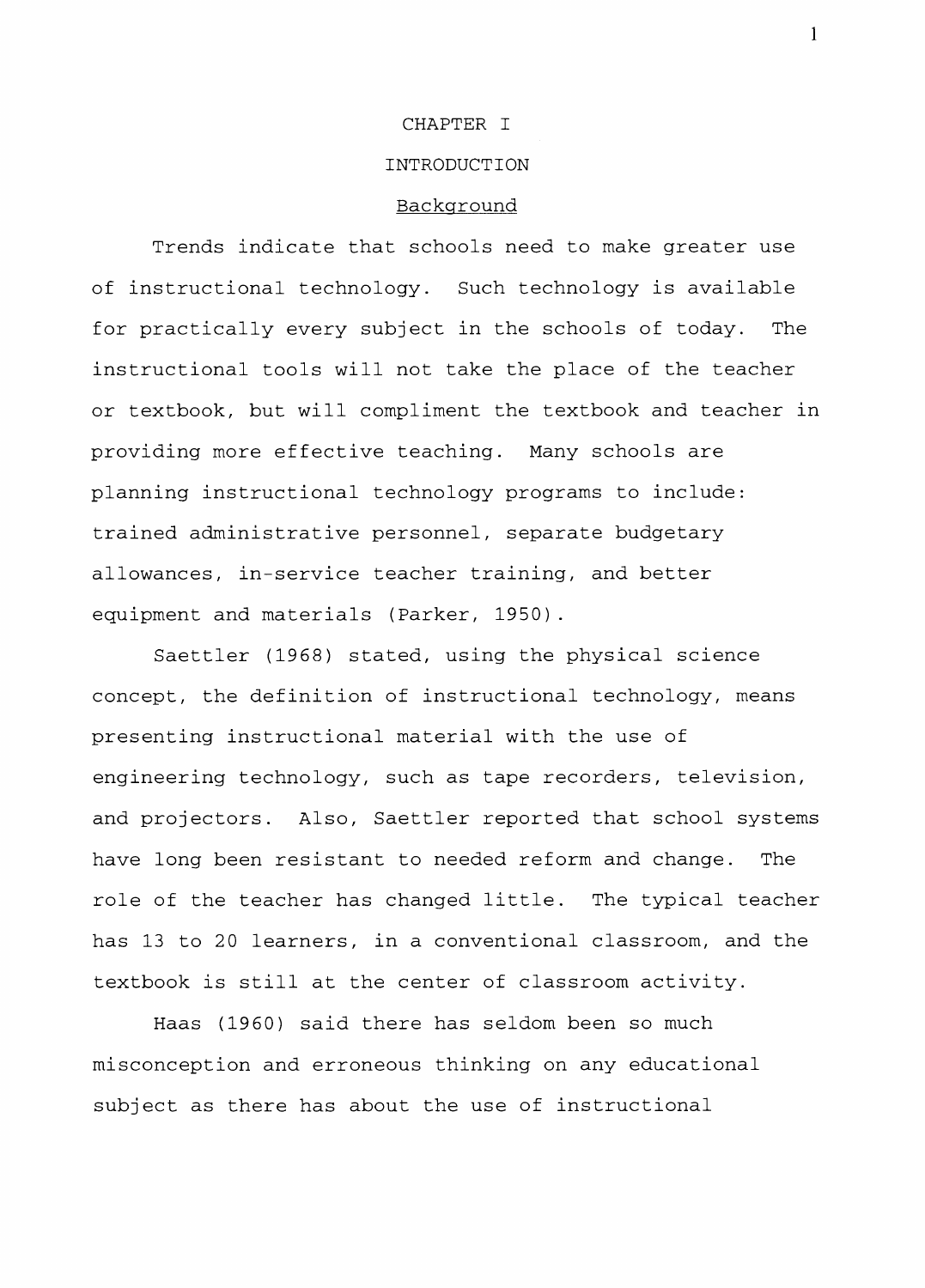technology. The most important elements in building an instructional program are objectives and goals; what is the instruction suppose to accomplish.

Cuban (1986) noted as part of their occupational culture, teachers have built informal criteria for what will and won't work in their classrooms. These criteria by which teachers judge what is productive are embedded in an ethic of practicality. While teacher responses change over time as their beliefs alter and as they react to different surroundings, marginal alterations in practice can be identified over time.

In a study in the Chicago area public schools, Daft and Becker (1978) found that various technological changes, particularly those relating to the task scope of schools, seemed to flow upward from teachers to administrators. Teachers tended to be most aware of educational problems, as well as innovative solutions, and they often suggested technical changes that addressed those problems. Not surprisingly, the upward flow of proposed change from faculty to administration was associated most frequently with the successful adoption of technical change, within the school.

Cuban (1986) stated those that enter teaching are usually young people who are already favorably disposed to schools, acknowledge the limited financial rewards, seek

 $\mathfrak{D}$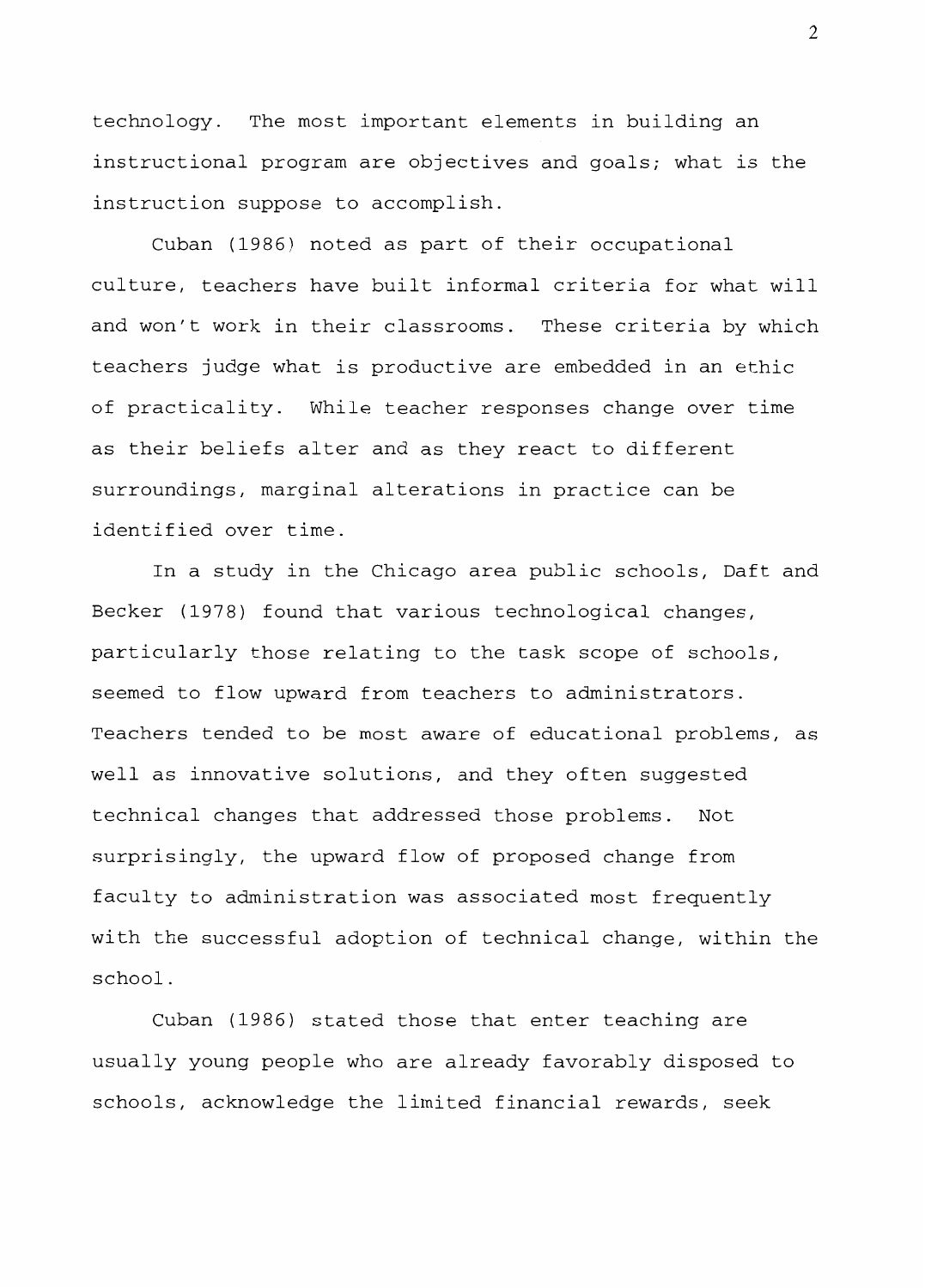contact with children, appreciate the flexible work schedule, and embrace the service mission built into teaching. Recruitment and selection, then, bring into the profession people who tend to reaffirm, rather than challenge, the role of schools, thereby tipping the balance towards stability rather than change. Teaching itself nourishes a cautionary attitude toward change and an armslength response to automated devices.

Milone (1996) believes that most successful implementations of instructional technology in education were usually the result of a commitment made by a teacher or a small group of educators. For applications of technology to be successful, there must be a clear purpose that is directly linking it to the curriculum. Also, implementing technology in education does not mean that the role of the teacher will be diminished. The teacher will play a active, though different, role in the classroom.

According to Sandholtz, Ringstaff and Dwyer (1997) there are key conditions necessary for technology to have a productive influence on teaching and learning. The key conditions are that teachers need to evaluate and change their beliefs about learning, technology should be viewed as one tool among many integrated into a meaningful curricular and instructional framework, teachers need to work in contexts that support risk taking and experimentation, and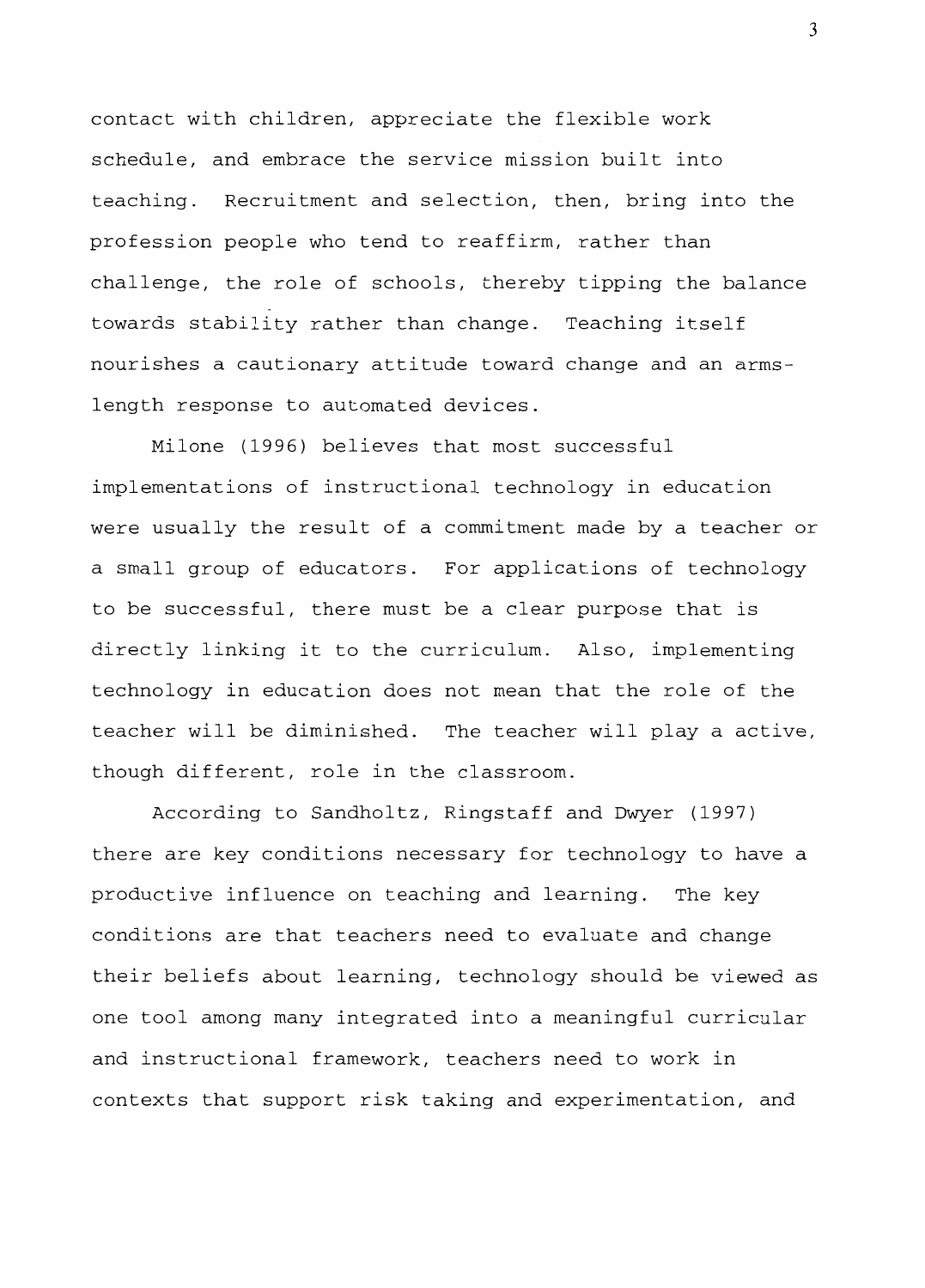technology can serve as a catalyst for change. Technology integration should be viewed as a challenging long term experience.

According to Garmer and Firestone (1996) with the demands for new skills and knowledge confronting individuals on a daily basis, it is clear that old models of classroom based training will not suffice. Students need more flexible learning environments that accommodate individual circumstances and styles of learning, luxuries the traditional classroom setting usually does not afford. Communications and information technologies are essential tools for adapting to a changing world.

Fisher, Dwyer and Yocam (1996) stated the general context of thinking about technology as a learning tool continues to change with remarkable rapidity. The passing of a single decade has seen great changes not only in the numbers and kinds of technological tools that are currently being used in classrooms and schools but also in the kinds of tools that may become available in the future. The leading and trailing edges of technology are diverging with breathtaking speed, and schools are increasingly faced with new risks and opportunities as they attempt to plan and implement programs using technology. New technologies appear to be influencing how ideas are represented communicated, stored, and interpreted.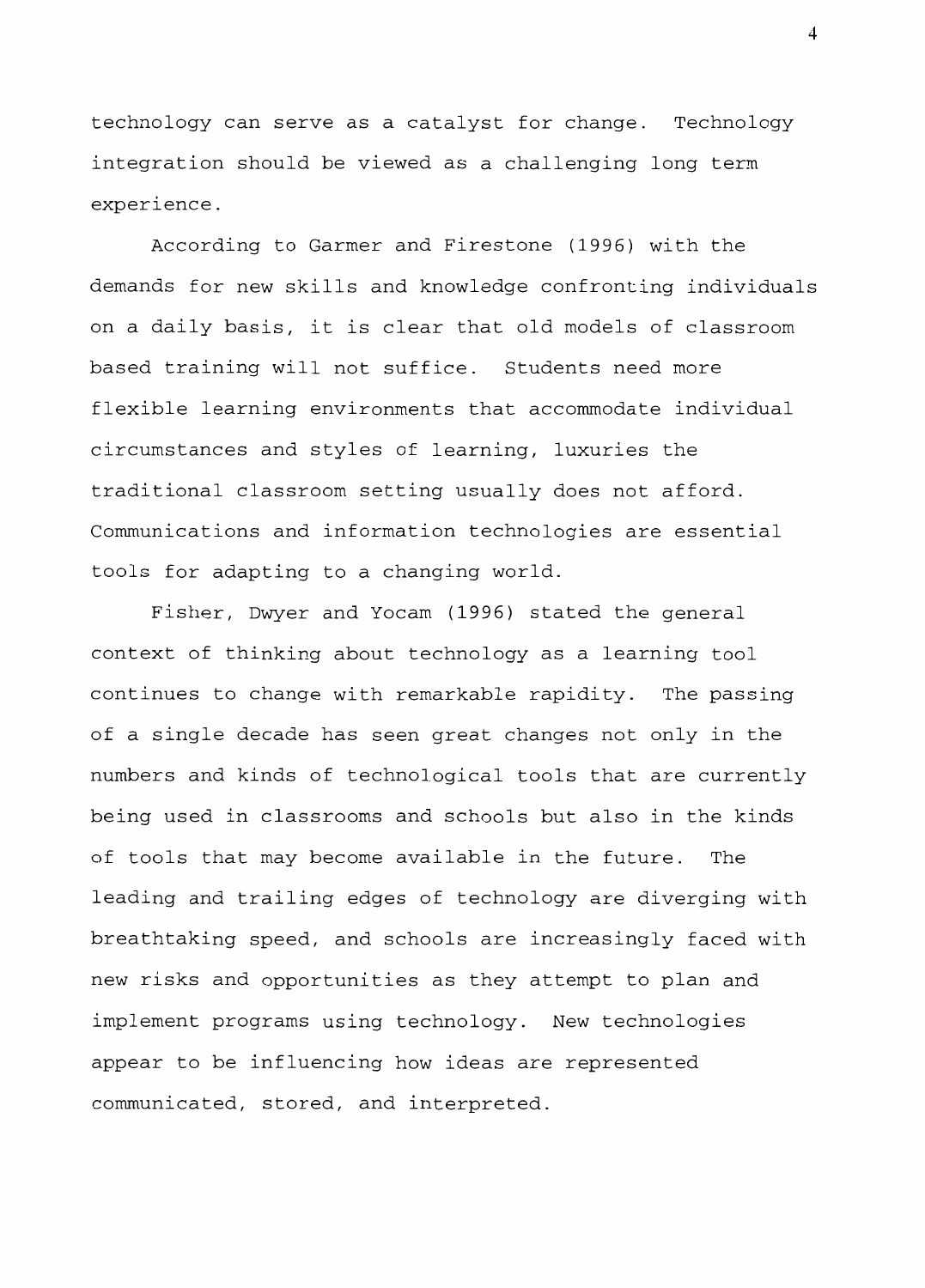#### Summary

Instructional technology is beneficial for several reasons. However, the research suggests that instructional technologies have not always been effectively used in conjunction with teaching. This chapter has noted that instructional technologies can be helpful, if used correctly in an instructional program. Modern learning focuses on the learner and how to relay the instructional objective, in the best possibly way.

#### Purpose

The purpose of this study is to examine the use of instructional technology in the teaching environment.

# Significance

This study represents an effort to investigate the differences between teaching with verbal communication versus verbal communication in conjunction with instructional technology, in the classroom.

# Research Question

Why is a teacher's use of instructional technology limited, even though instructional technology has progressed and developed, for many years?

# Definition

For the purpose of this paper, instructional technology will be defined as any device available to teachers for use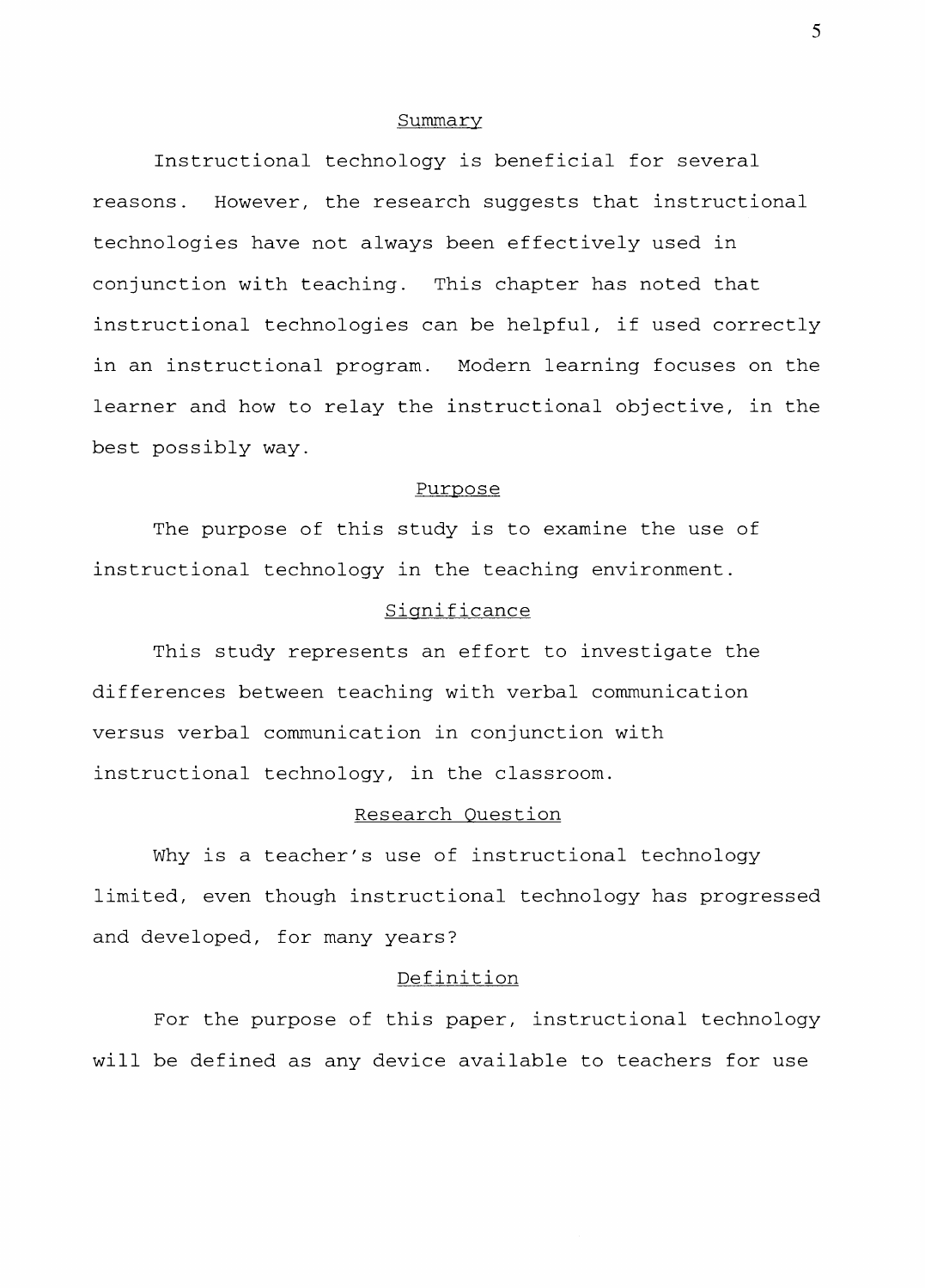in instructing students in a stimulating and efficient manner than the sole use of the teacher's voice.

# Organization of the Remainder of the Study

This study examines the teacher's use of instructional technology, in the classroom. Chapter II summarizes the methodology. Chapter III is a discussion on the literature related to historical developments, evaluation, issues and changes in the field of instructional technology. Chapter IV provides a conclusion.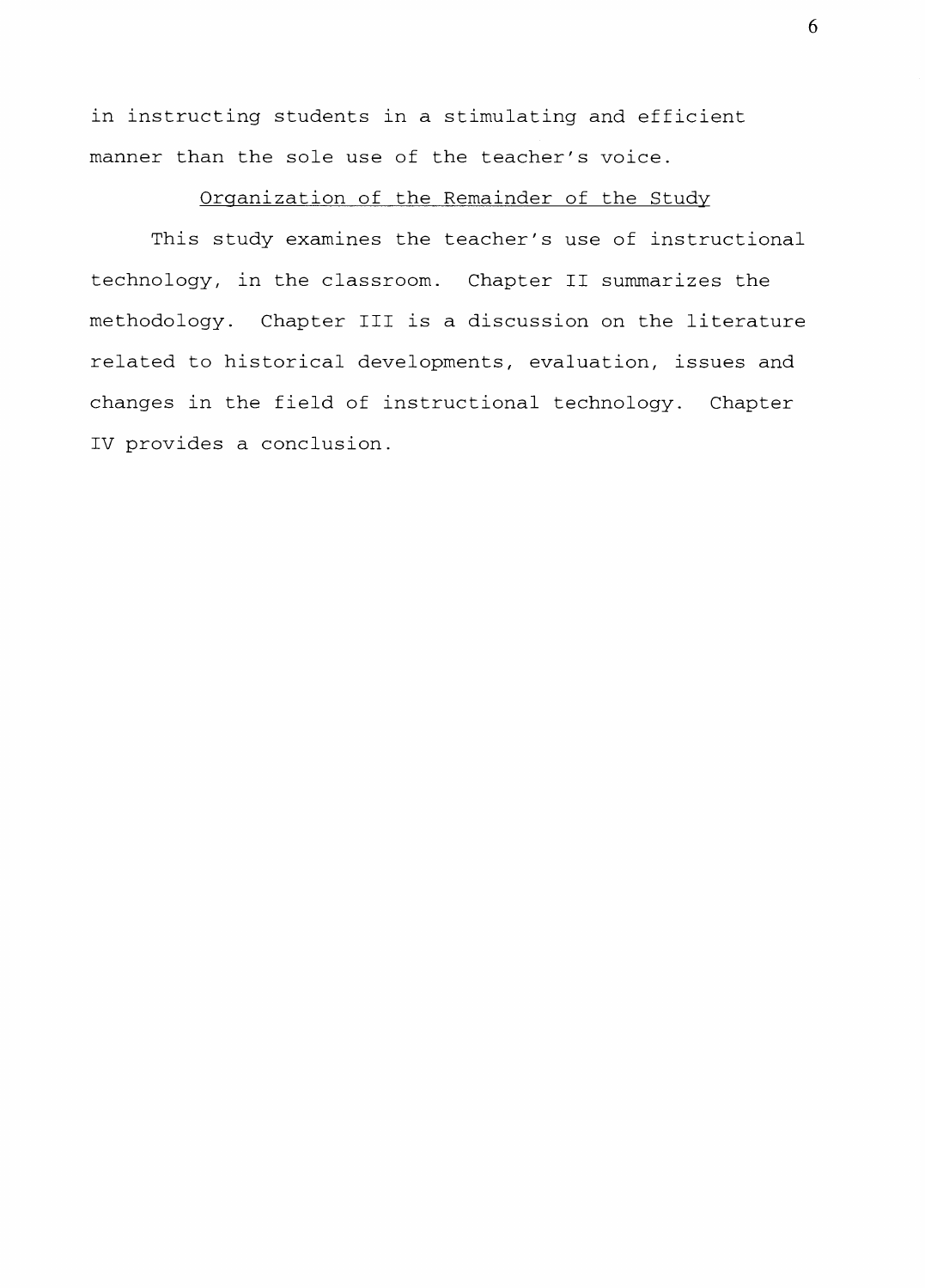#### CHAPTER II

# METHODOLOGY

The method of identifying and locating sources, pertaining to instructional technology in school systems had been done through a series of events. Research had been conducted through a variety of classes, including Readings in Media, Studies in Media and a Seminar class. The reasoning for selecting the sources, which were analyzed, was to provide the history of instructional technology, changes which occurred and evaluation of uses pertaining to instructional technology in conjunction with teaching in the school system. Selecting sources was based on material about instructional technology and education, administering instructional technology, computers in schools and the meaning of instructional technology change.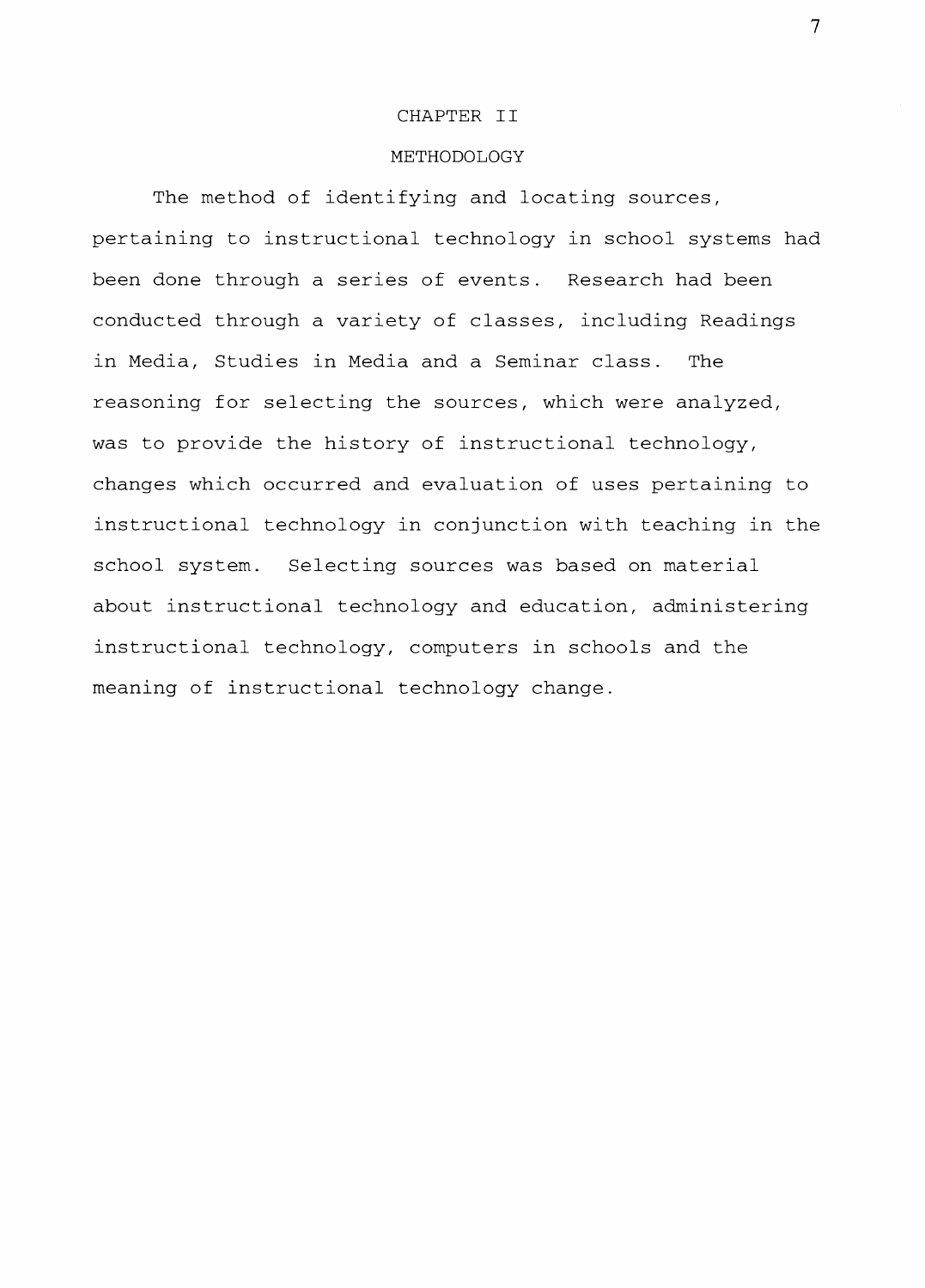#### CHAPTER III

# ANALYSIS AND DISCUSSION

This study examines the use of instructional technology in education. The review of literature provides the following summary:

- (a) historical developments of instructional technology,
- (b) evaluation of use and value of instructional technology,
- (c) advantages, issues and changes pertaining to the widespread use of instructional technology.

# Historical Perspectives

Saettler (1968) reported the visual instruction movement, later called audiovisual, in American education, first developed from the mainstream of instructional technology during the years 1918-1924. An investigation of the literature with regard to instructional technology reveals four components related to historical developments: (a) credit courses in visual instruction were offered in colleges, (b) visual instruction professional organizations were founded at local and national levels, (c) professional visual instruction journals appeared, and (d)systematic visual instruction research studies were reported.

According to Saettler (1968), there is no simple answer why the visual instruction movement evolved. A number of factors combined brought about the visual instruction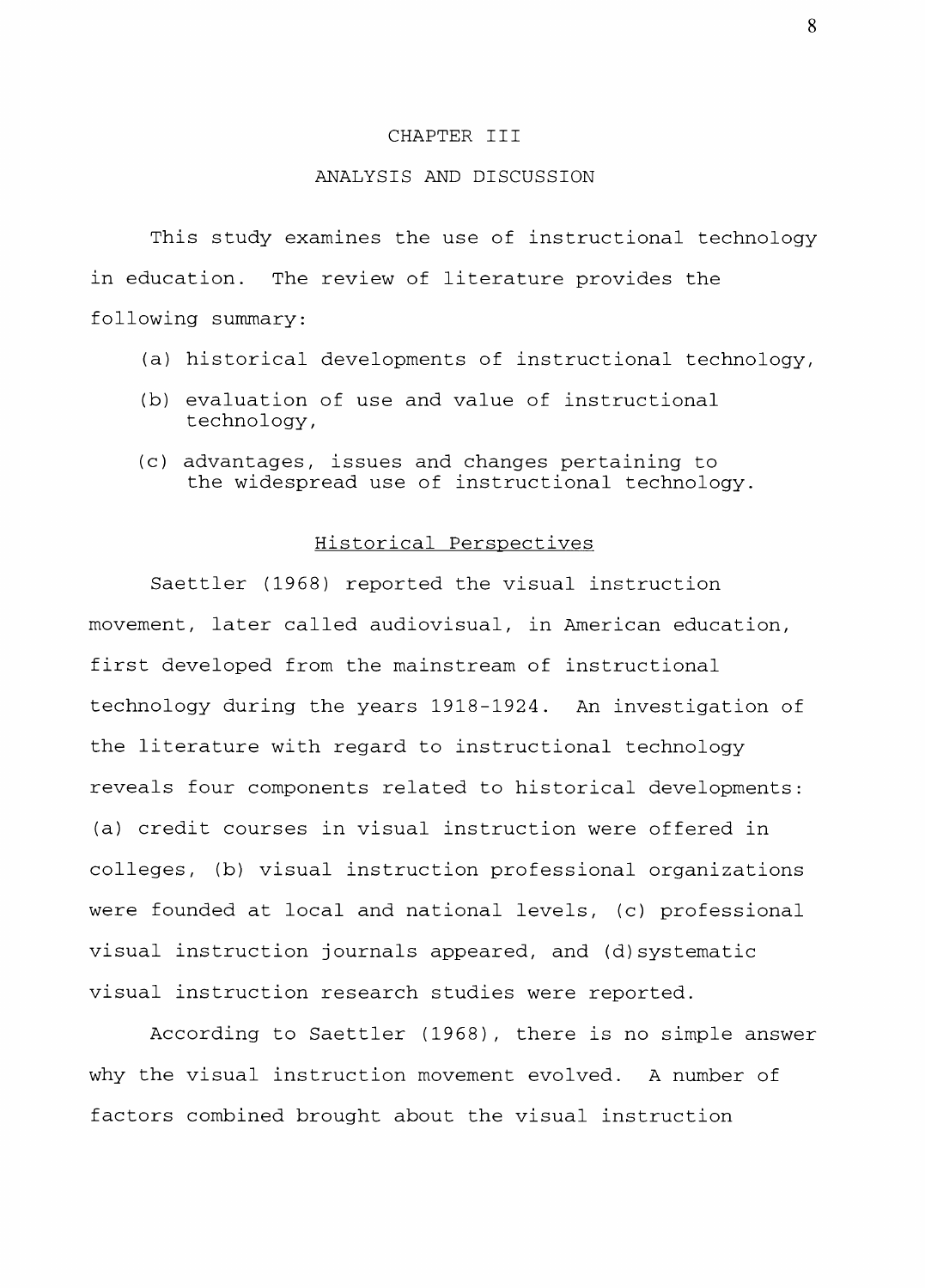emergence including the revolt against verbalism in education, the development of a rationale which attached unique qualities of concreteness to the use of certain visual materials and the growing conviction that the film was destined to revolutionize educational practices.

Cuban (1986) stated, between 1907 and 1911, teachers were talking approximately 64% of the time and students the remaining time with short-sentence responses. Progressivism came around and classrooms started doing projects and there was much interplay among the students and physical movement in the room. Many educators wanted instruction to be both productive and have the children learn more and faster while teachers teach less. This lead to the instructional tools, to make learning more stimulating, like **film,** radio, television and computers.

Instructional technology has a history dating back to 1919, when five national visual instruction organizations were established. The first two, the National Academy for Visual Instruction and the American Educational Motion Picture Association, lasted less than a year. No specific reason for the organizations to have vanished was given. In 1920, the third organization, the National Academy of Visual Instruction, was created by approximately forty educators banding together. The Visual Instruction Association of America was organized, two years after the Academy. In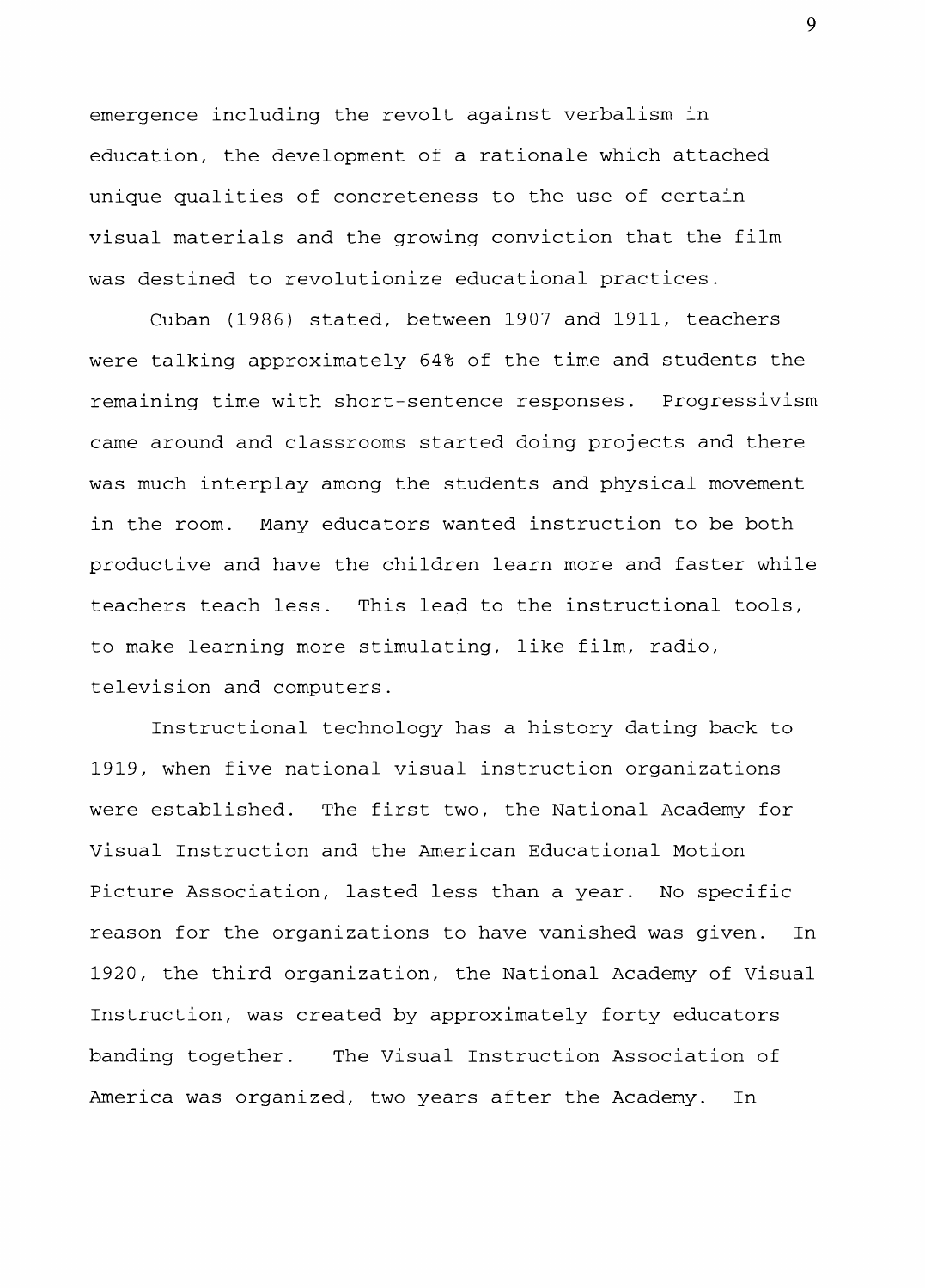1932, the previous two associations merged together with the National Education Association Department of Visual Instruction, that was originally established in 1923. The Department of Visual Instruction gradually grew in membership and prestige (Saettler, 1968).

By 1923, 21 educational institutions offered courses in visual instruction, besides conferences and informal courses on familiarizing teachers with the techniques of using films in teaching. Another important landmark in the visual instruction movement was the founding of journals devoted solely to visual instruction (Saettler, 1968).

When World War II emerged, the focus turned to industrial training and military training programs. The war effort brought the convergence of audiovisual into the mainstream of instructional technology. During 1945-55, the movement continued to grow at a steady pace. Beginning with 1955 to now, teaching machines which are devices that use question and answer techniques of instruction ranging from simple boxes to electronic devices wired for light and sound, television, multimedia presentations and the use of computers have made their appearance (Saettler, 1968).

According to Brown, Norberg and Srygley (1972) in the 1940s and 1950s, the expansion of media and related technological resources for teaching was paralleled by increasing emphasis upon newer media and instructional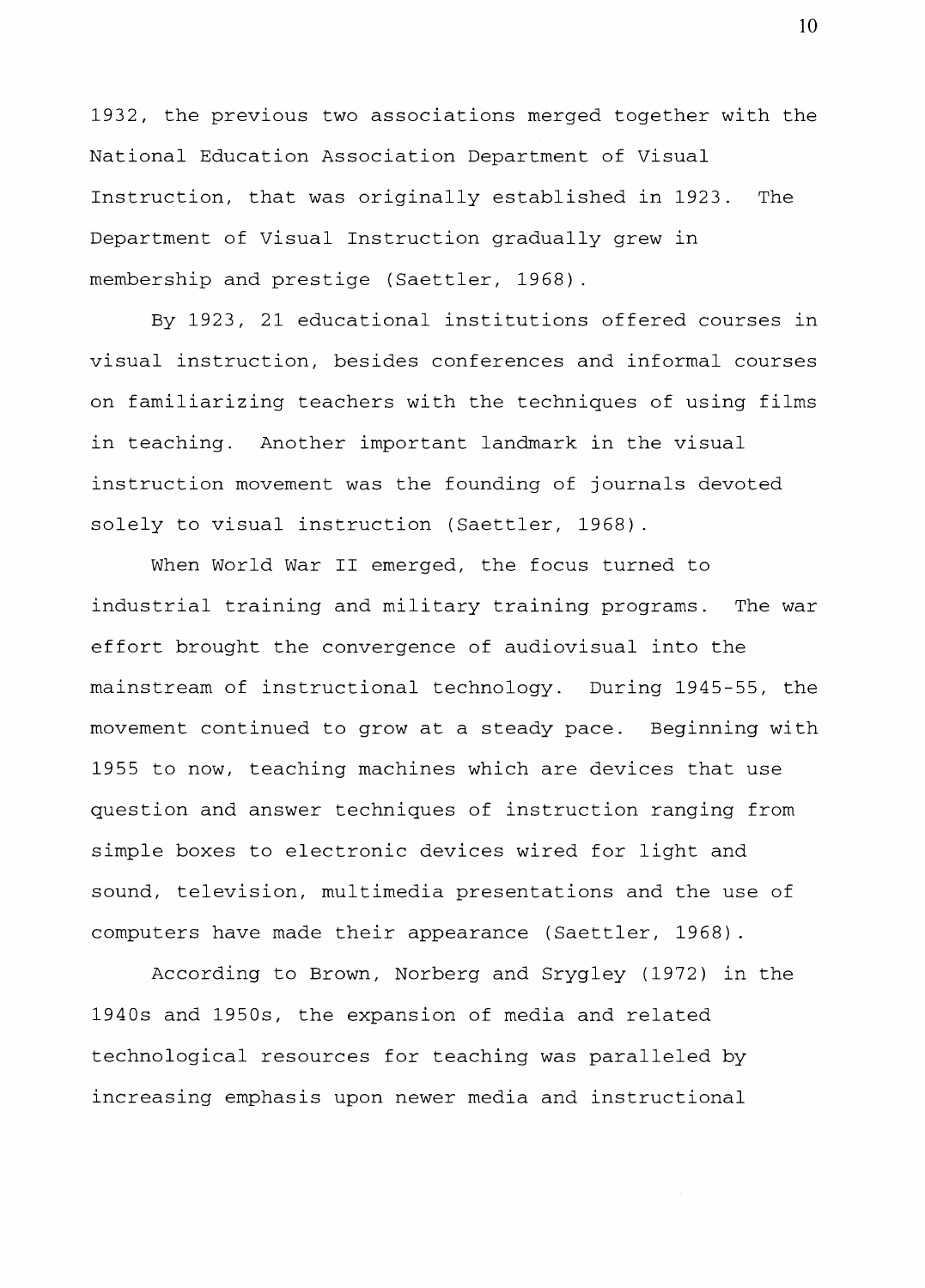techniques in audiovisual, library science, and other courses designed to help teachers master these new tools of the trade. Such courses contained varying amounts of background psychological material and discussion of media characteristics, usually combined with a heavy emphasis on techniques of use, demonstrations, selection and preparation of materials, and laboratory practice of various devices teachers were expected to be able to use in their own classrooms.

Cuban (1986) stated in 1982 Time magazine put a computer on the cover of its issue heralding the editors' choice of "Man of the Year." As with film, radio, and instructional television, cultural forces pressed schools to embrace computers.

# Evaluation of Use and Value

Brown, Norberg and Srygley (1972) stated the predicted future outlook in the instructional technology field is seen, with some confidence, as moving in the direction of especially increased use of overhead transparency projectors, portable videotape recorders, television receivers, 8mm projectors, audiotape recorders and individual computers.

Evans-Andris (1996) stated among the teachers she observed, there were two general orientations to computer technology. The majority of teachers tended to engage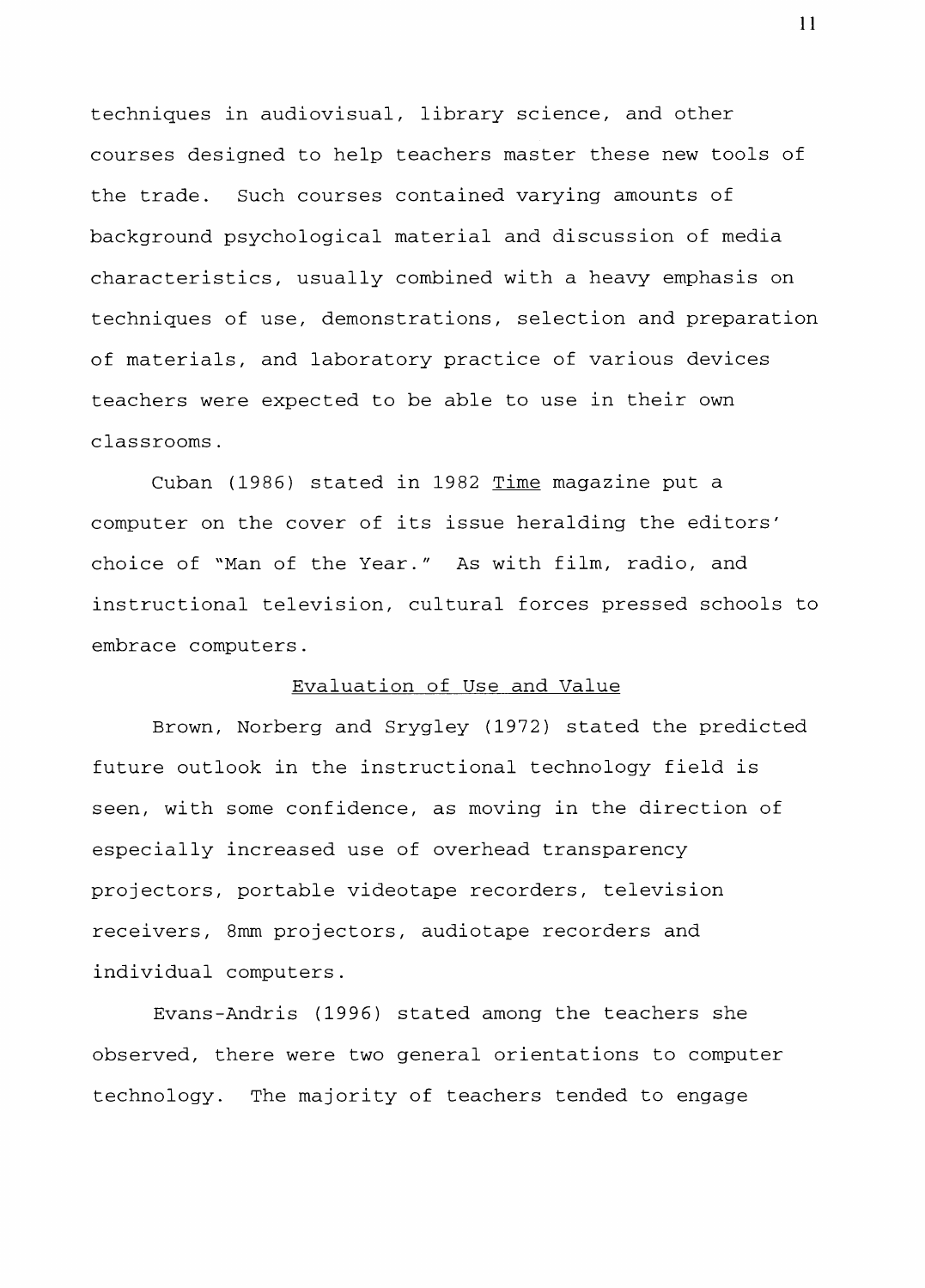primarily in distancing routines, limiting their involvement with computers, whereas the remaining teachers tended to engage primarily in embracing routines, increasing their opportunities to use the equipment. Teachers hesitated to jeopardize the security of their consistent level of classroom performance to introduce unfamiliar computer materials and methods into their teaching routines. Task displacement was a serious concern voiced by many teachers.

According to Haas (1960), through the use of instructional technology, students are said to learn faster, learn more, remember longer, give better attention and have better morale. These claims are mostly unsupported by facts and little has been done to validate the claims. Although instructional technology appears to have more substantial value than not, there is a tremendously large gray area about which we can make no valid or reliable statements.

Haney (1975) reported students are influenced and have a tremendous knowledge of world events, problems and understanding of human nature. They have been exposed to television, motion pictures, radio and newspapers. Students have a way of interpreting reality through these mediated formats. An announcement from the principal's office, when read to the class, becomes a commercial and the end of the year review becomes a rerun. With the already information center the student has at home, teachers should add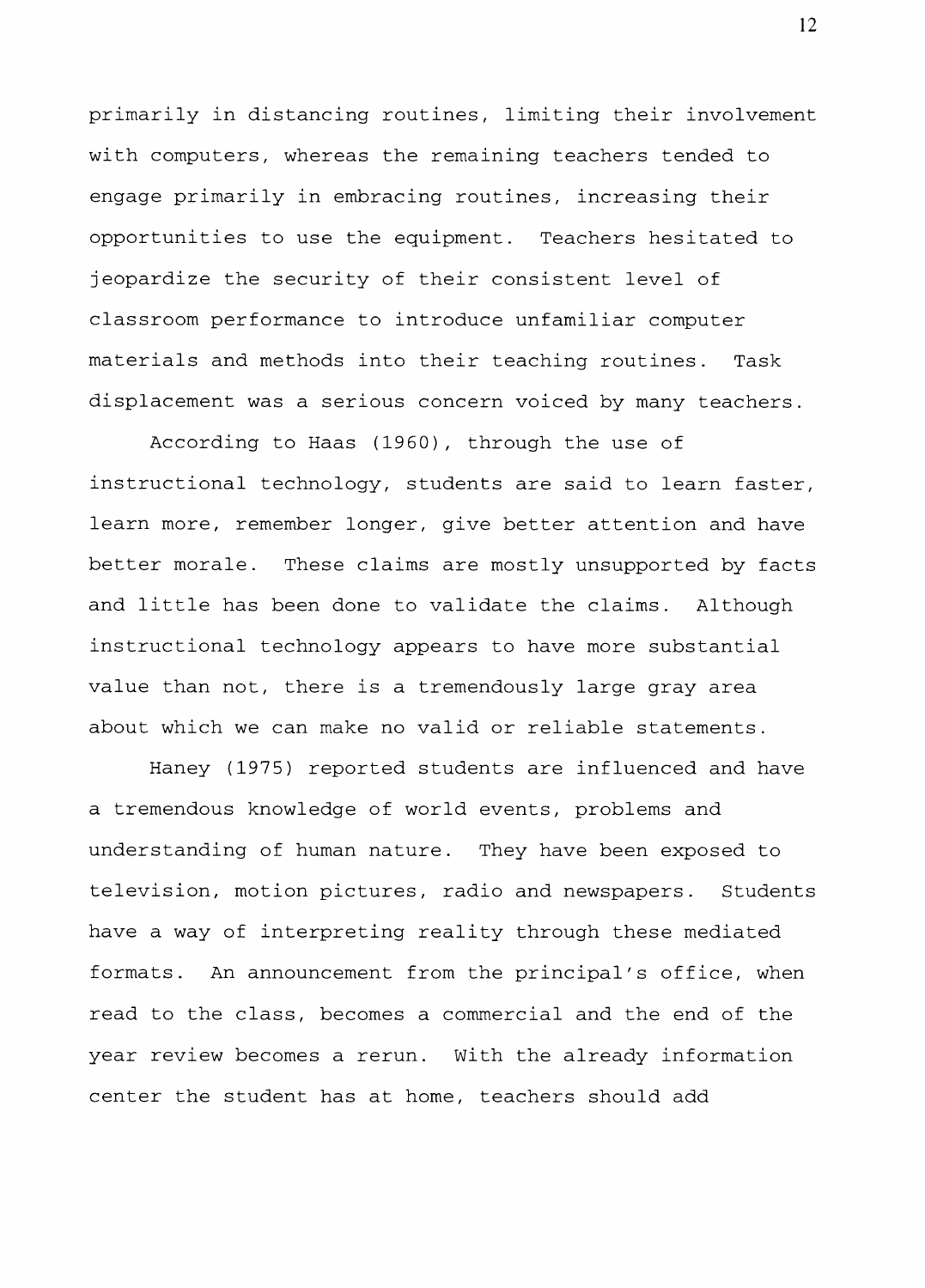structure and direction to the learning process with instructional technology, taking into consideration the knowledge explosion.

Erickson and Curl (1972) noted that students are acutely aware of the world's problems and feel frustrated because they see so little being done to eliminate fear, waste, greed and poverty. Students are eager for action, experimenting with life, sharing experience with others, through instant communication. More than a million students leave school without graduating, because they simply see no reason to stay. Many beginning teachers start out with lectures because verbal communication seemed sensible. They have all the information and the students have none. Few teachers have the talent to give an effective lecture. Students soon learn that school is boring and meaningless. Everyone must be a lifetime learner and communicator in the changing world. Modern learning theory no longer focuses on the teacher or textbook, but upon each human learner and their personal needs and goals to be able to lead a satisfying and productive life.

Cuban (1986) stated in all of the enthusiasm for classroom computers, an assumption that has gone largely unchallenged is that these machines, with appropriate programs, could teach students basic knowledge and skills both efficiently and effectively. The inference in the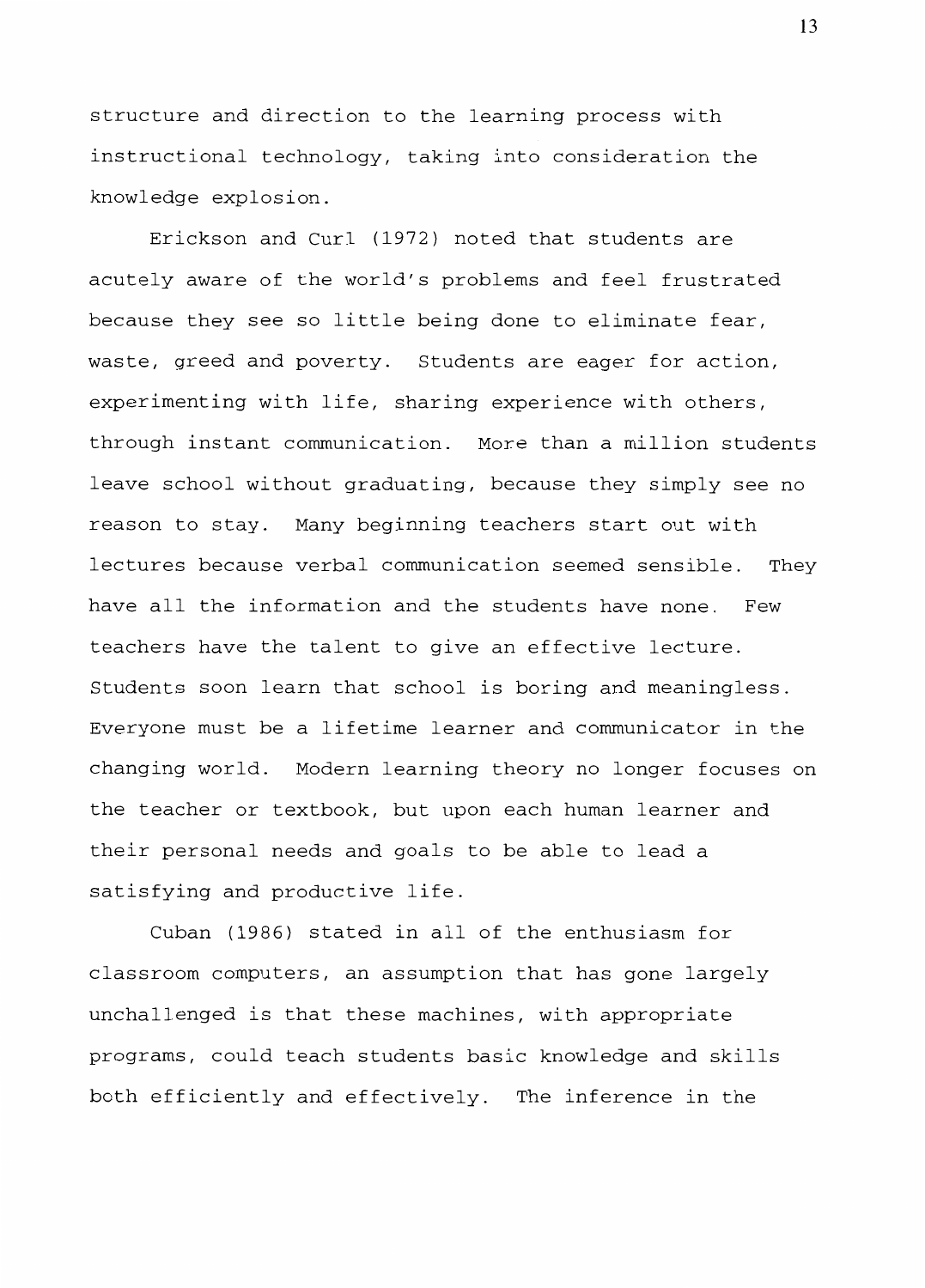shadow of the assumption is that the new technology could get students to learn better, faster, and more cheaply than any other instructional tactic.

According to Sloan (1985) the central question is not whether one is for or against computers in education, but to define the human and educational criteria and priorities that can make a truly human use of the computer possible. There needs to be a critical look on what is appropriate and what is inappropriate, between what is helpful and what is damaging, the the uses and places of the computer for different purposes and for different types and ages of students.

Cuban (1986) reported that given the current organizational settings, classroom computers should be used by teachers to cope with the routine, often tedious, student learning problems that machines can do patiently. As unimaginative as drill, simulations, games and enrichment software may strike reformers, these uses do fit well teacher's needs in adapting to the restless, unpredictable nature of classroom life. These restricted uses of the new technology appear outrageously conventional. Yet unless existing classroom and school settings are altered substantially, much beyond the conventional will be tough to attain.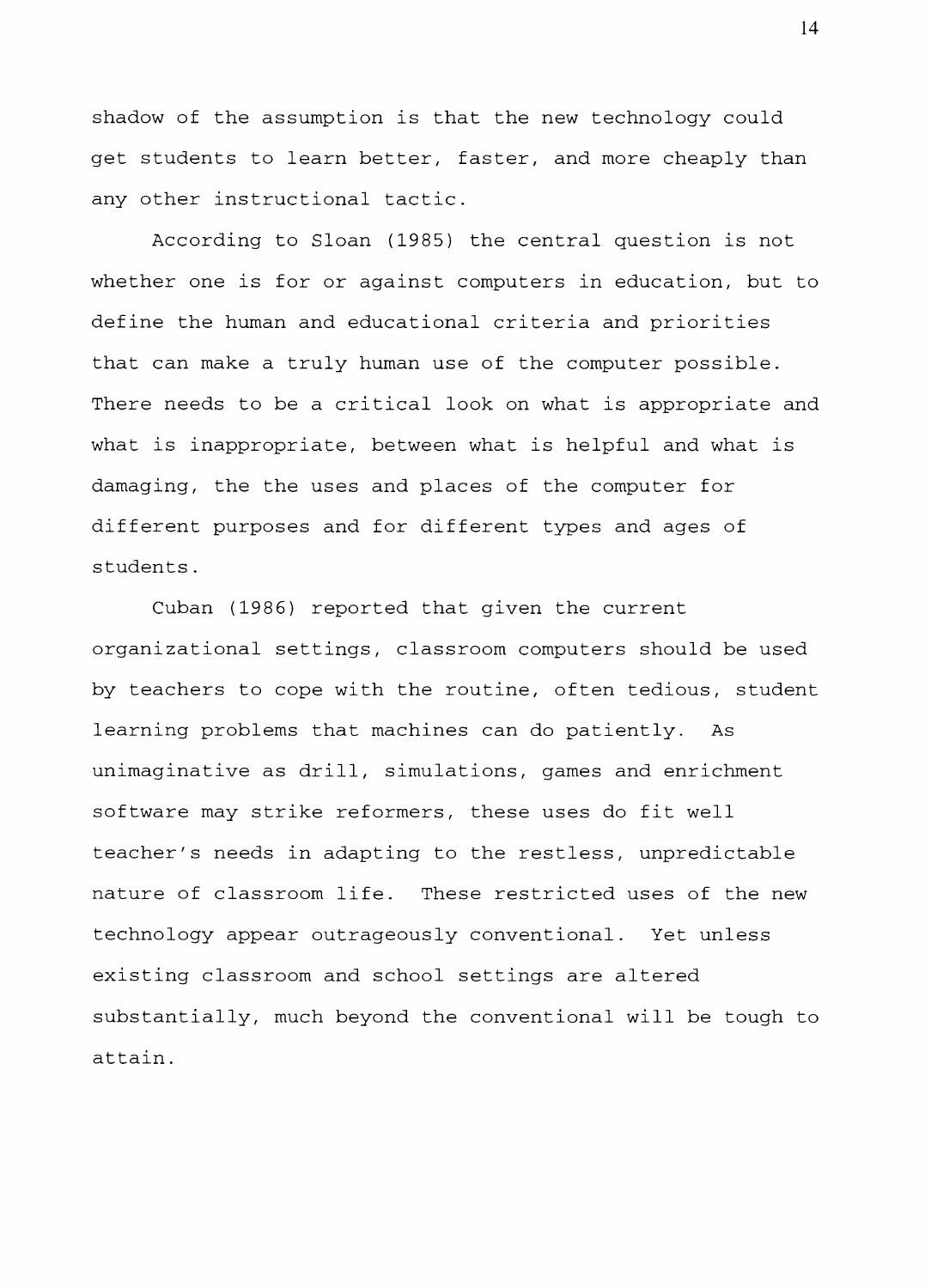Dispelling widespread myths, studies found that instead of isolating students, access to technology encouraged them to collaborate more than in traditional classrooms. Instead of becoming boring with use, technology continued to engage students as they gained in knowledge and skill in generating ideas and products. There was evidence that students were developing positive attitudes toward themselves and toward learning (Fisher, Dwyer and Yocam, 1996).

The most important piece of hardware in the classroom isn't the multimedia computer, the video camera, or the network. The teacher's desk is where any innovation must pass in one form or another before the innovation gets to students. The teacher isn't merely a gatekeeper; he or she is an orchestrator of activity and will greatly influence how technology fits into the classroom (Fisher, Dwyer and Yocam, 1996).

Cuban (1986) stated teachers have rationed their time and energy to cope with conflicting and multiple demands and have constructed certain teaching practices that have emerged as resilient, simple, and efficient solutions in dealing with a large number of students in a small space for extended periods of time. Lecturing, recitation, seat work, and homework drawn from texts are direct, uncomplicated ways of transmitting knowledge and directions to groups. The tools that teachers have added to their repertoire over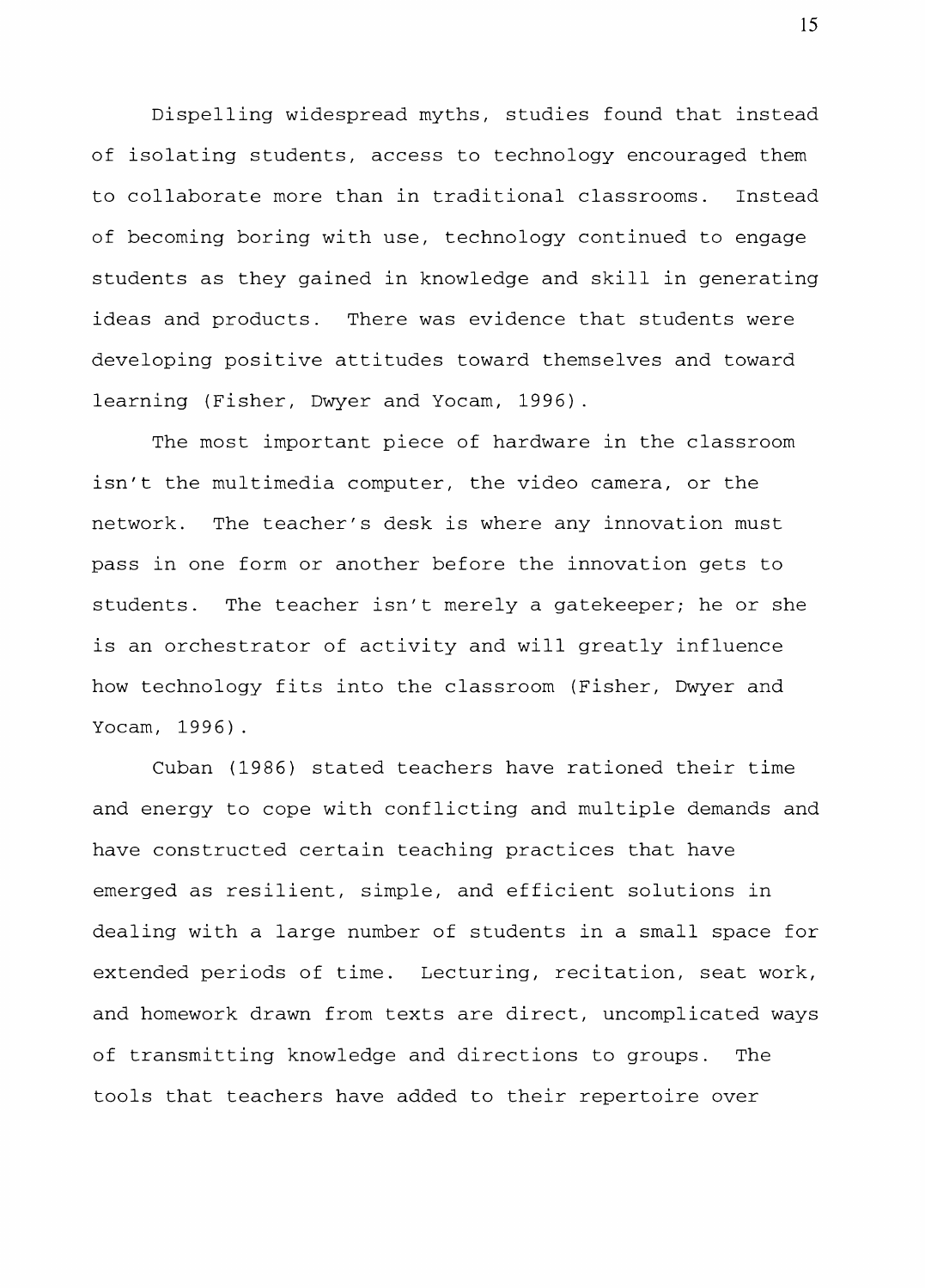time, such as the chalkboard and textbooks, have been simple, durable, flexible, and responsive to teacher-defined problems in meeting the demands of daily instruction.

# Advantages, Issues and Changes

Haas (1960) noted that the general belief is instructional technologies have their own definite and specific advantages for instructional success. They are said to aid the student to learn swiftly and effectively. Instructional technology, properly used, can create more vivid impressions, stimulate additional organs of sense, hold the student's attention through change of pace, simplify the knowledge to be learned and improve the quality of the instruction given.

The literature indicated that instructional technology may perform superhuman tasks for the teacher. Instructional technology provides the teacher with a means for extending their student's scope of experience, provide meaningful sources of information, and provide teachers to be able to launch students into a wide variety of learning activities, help the teacher overcome physical difficulties of presenting subject matter and offer opportunities for students to develop communication skills while engaged in solving meaningful problems (Erickson and Curl, 1972).

Haney (1975) believed the variety of media provided teachers with powerful and flexible communication tools and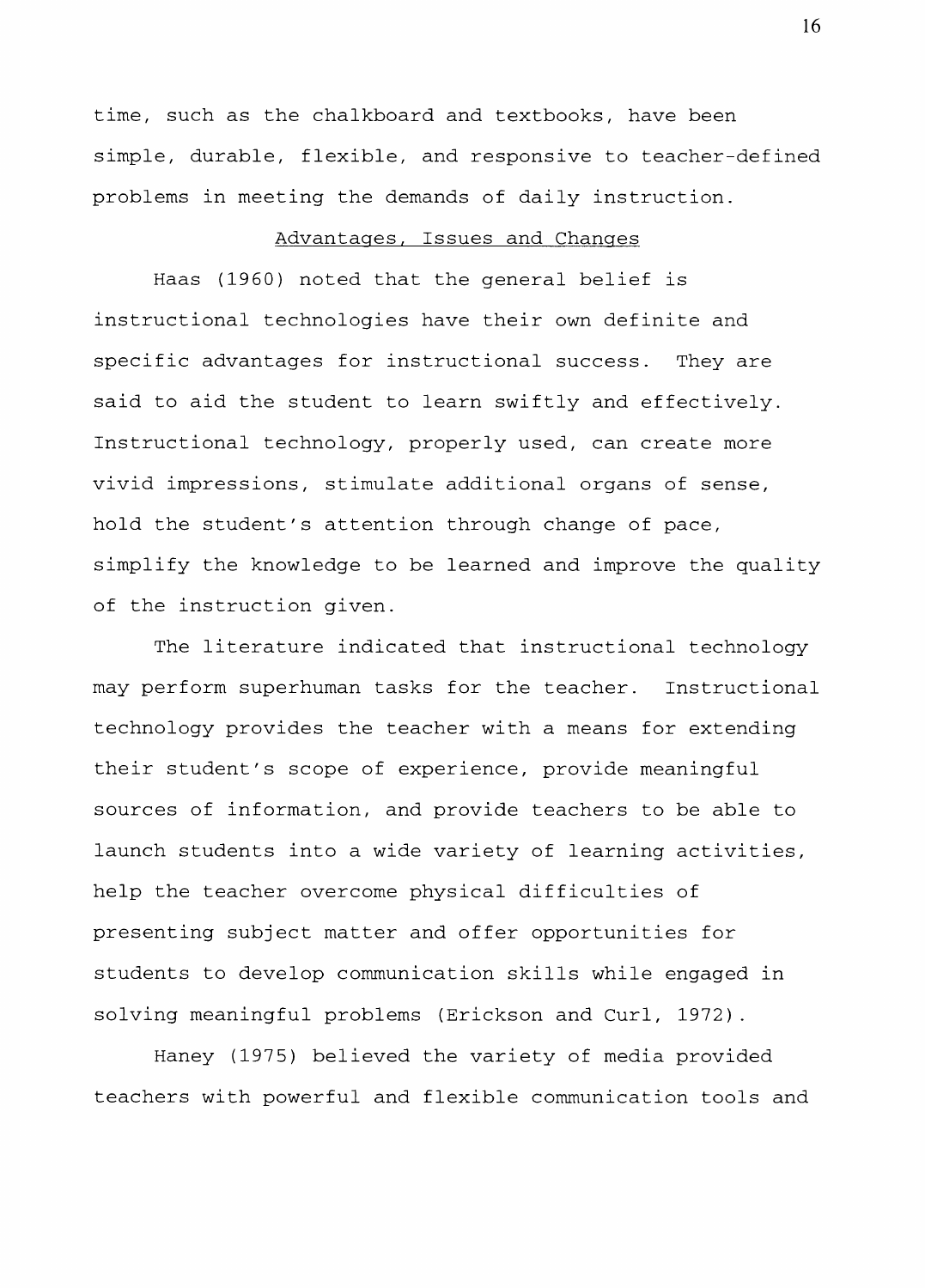that the media significantly affected the quality of learning experiences for students. Media allows the opportunity for independent study, with individual variation in time, content and presentation modes, depending on interest and learning styles.

Cuban (1986) stated stunning jumps in school-district purchases and corporate gift programs suggest student access to machines will expand beyond the current handful of computers for each school. Nonetheless, the programs that run the machines continue to influence school use. Inadequate software, especially in social studies, English, foreign languages, art and music continues to weaken efforts to increase teacher use.

Fisher, Dwyer and Yocam (1996) believed the ways in which the education community has gone about encouraging change in the past have not looked at the individual teacher, for the most part. Teachers and schools will only change when districts and ultimately the community practice what they preach. Districts say they want teachers to reflect, but they don't give them the time to reflect. They want teachers to use technology, but they don't give them the tools or support to use technology. In many cases, even when tools are provided, those tools are outdated. If we want student outcomes that will be more applicable for twenty-first-century jobs, we must stop relying on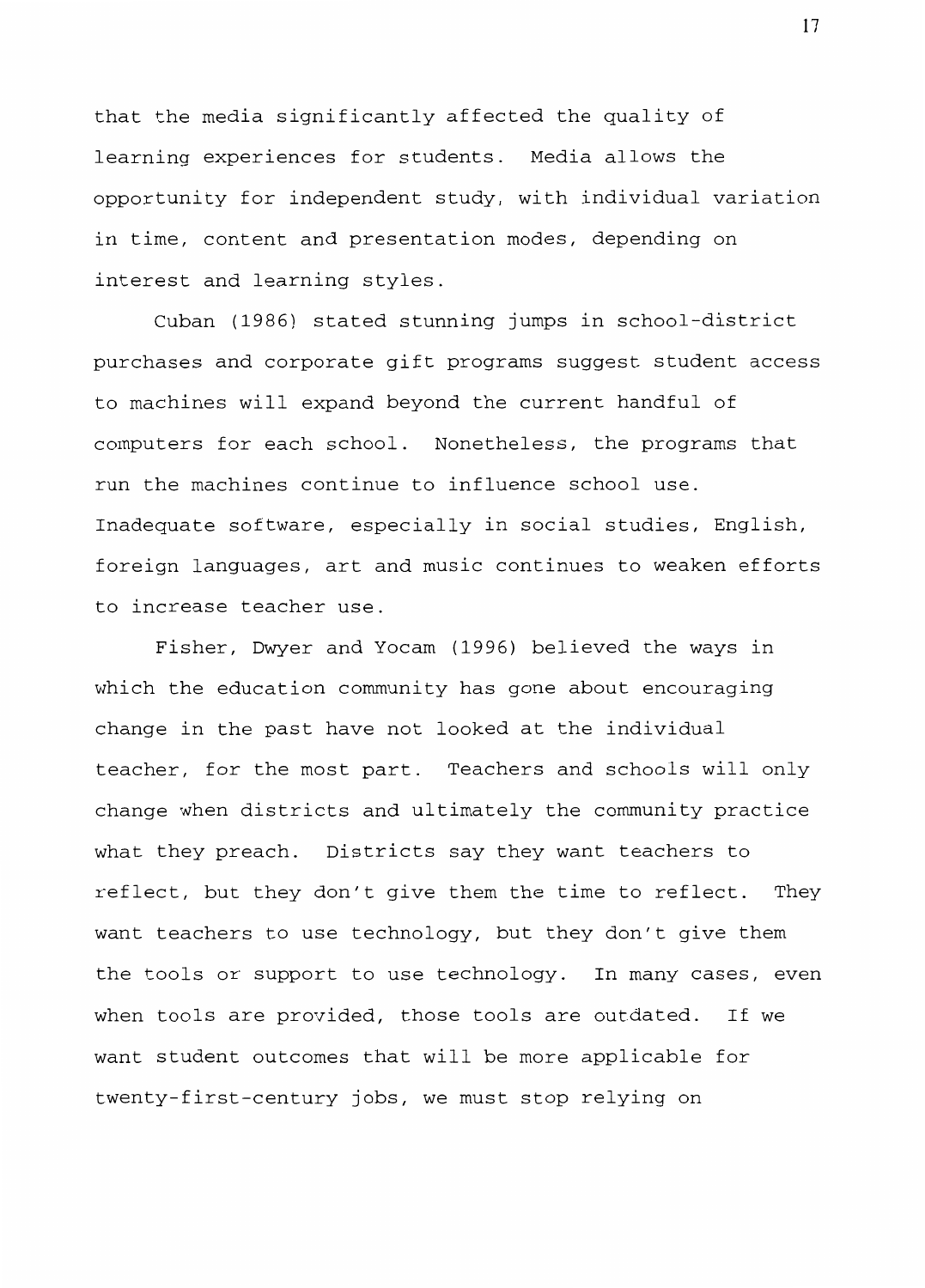nineteenth-century pedagogy and equipment, as well as school design and administration models.

According to Haas (1960), a concern when using instructional technology was if an error of omission, distortion, misapplication or overemphasis is made, the message would be carried down the communication line to the learner. Second, some instructors had the idea that they had little or nothing to do when instructional technologies are employed. This idea often leads to ineffective teaching. Some instructors feel that all they need to do is turn a switch, and presto, the job is done.

Even though instructional technology allows a wide range of instructional choices, teachers and administrators were still accustomed to making all media decisions in terms of presentational requirements. The shift in technology focuses from classroom to curriculum planning, from tactics to strategy, which are not well accepted, when affecting the roles of personnel, budgetary considerations, instructional management rearrangements and research requirements (Erickson and Curl,1972).

Cuban (1986) stated film and radio did not excel in the classroom due to limited access to films or programs, lack of skills in using the equipment, cost of maintenance, limited availability and scheduling hassles of equipment(l projector per 10 teachers). Also, television was not seen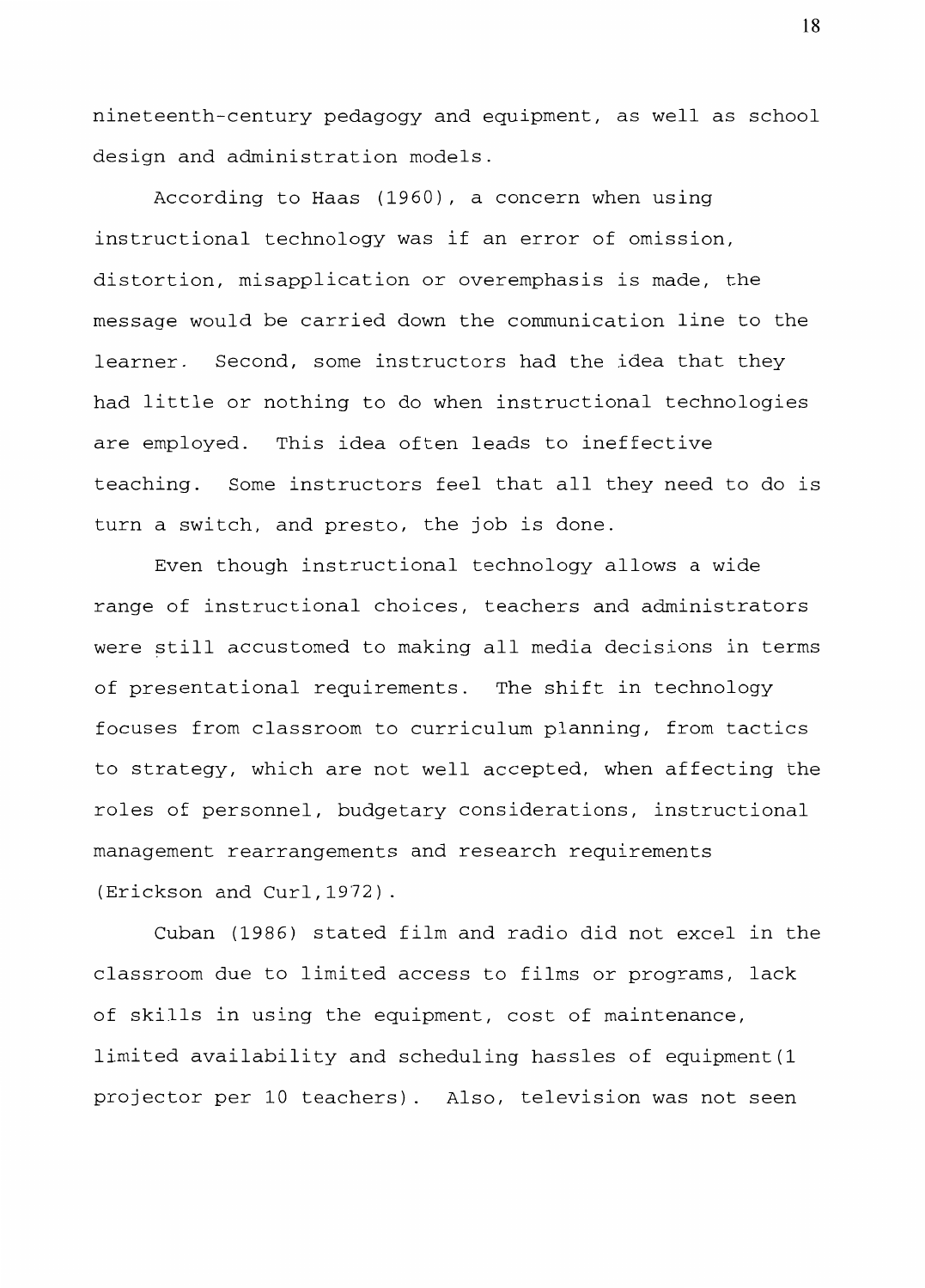to deliver the total instructional program. In the 1950's, television was still seen as a helper to the teacher and in the 1960's, television cooled off the same time the teacher shortage ended. Computers, much the same were pushed by forces outside the schools. Most teachers initially were uninvolved in the hoopla. Though, computers had an advantage due to the simultaneous top-down and bottom-up movement.

Brown, Norberg and Srygley (1972) reported the teacher's independent use of some media in individual classrooms will certainly not disappear. Equipment used by individual teachers and students will no doubt continue the trend toward reduction of size and weight and greater simplicity of operation. However, as the teacher is relieved of mechanical risks and difficulties in operating technical devices, they encounter new and complicated utilization problems that result from more highly integrated instructional processes and from increasing individualization of instructional and learning procedures.

According to Evans-Andris (1996) schools struggle to stay abreast of rapidly changing technology in their attempt to acquire and then replace first generation computers with newer, more sophisticated equipment. The expense of purchasing, maintaining, and updating equipment and training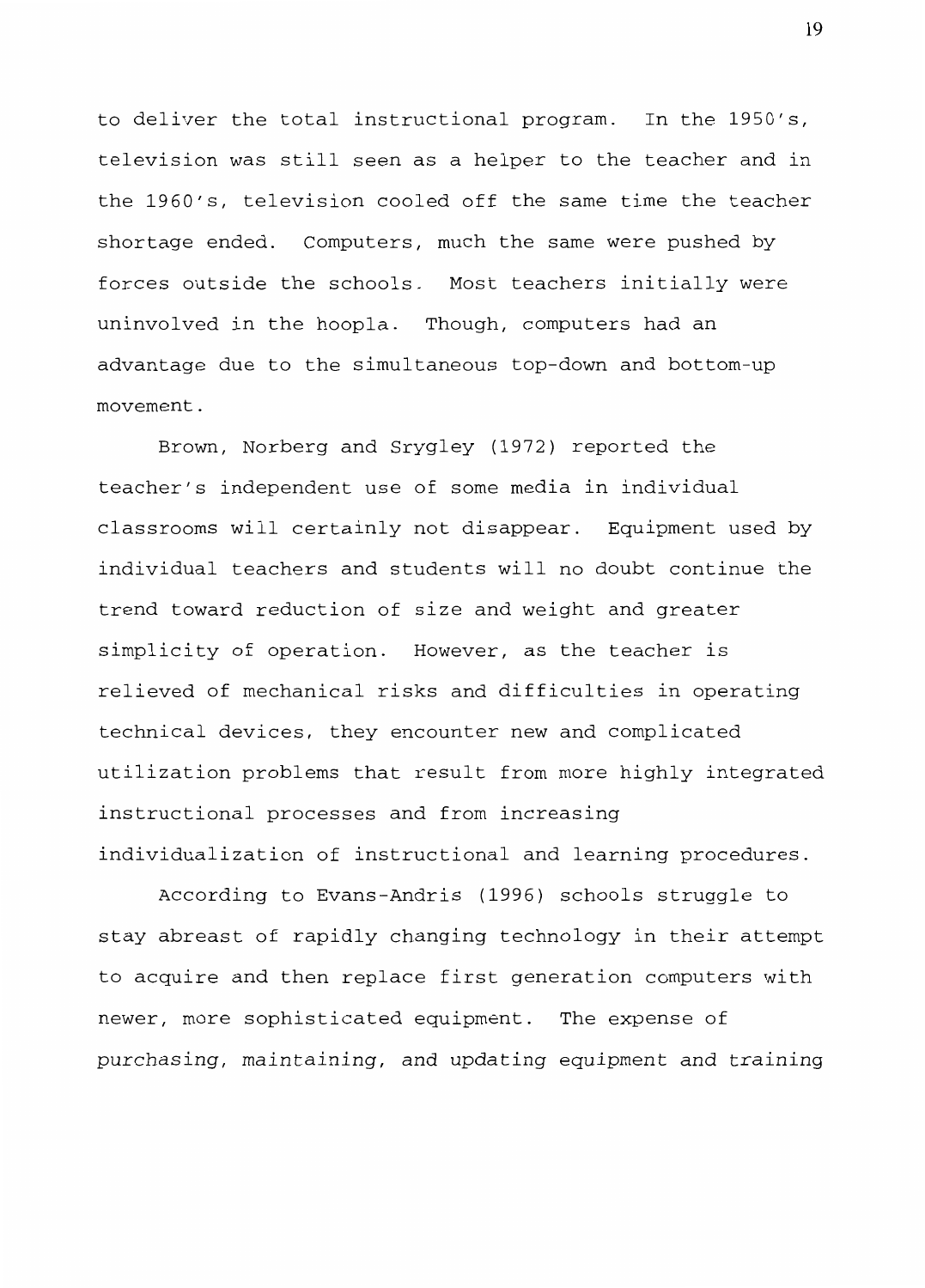teachers to use presents a staggering financial burden for school districts.

According to Fisher, Dwyer and Yocam (1996), good teachers line the walls with student work and make lots of materials available to students in their classrooms. They will not turn over their classrooms to a lot of bulky machines and proposed solutions, such as building computers into desks, that are not likely to have widespread application. Nor will managing a class be easy in which the teacher must cope with a shortage of machines by arranging for simultaneous activities with some students working on computers and some not. Nor will many teachers be willing to take their students down to a computer lab, leaving all their classroom resources behind and having to compete for time with other teachers. The unfortunate fact of life is that the design of the school and the design of the computer are not currently compatible.

Sandholtz, Ringstaff and Dwyer (1997) report that changing the classroom environment to include technology may not eliminate many of the age-old problems in a school system like limited time, classroom management, scarce resources and pressure to cover the curriculum. Introduction of technology forced teachers back into a first-year-teacher mode, starting over again with issues of discipline, role definition and lesson development.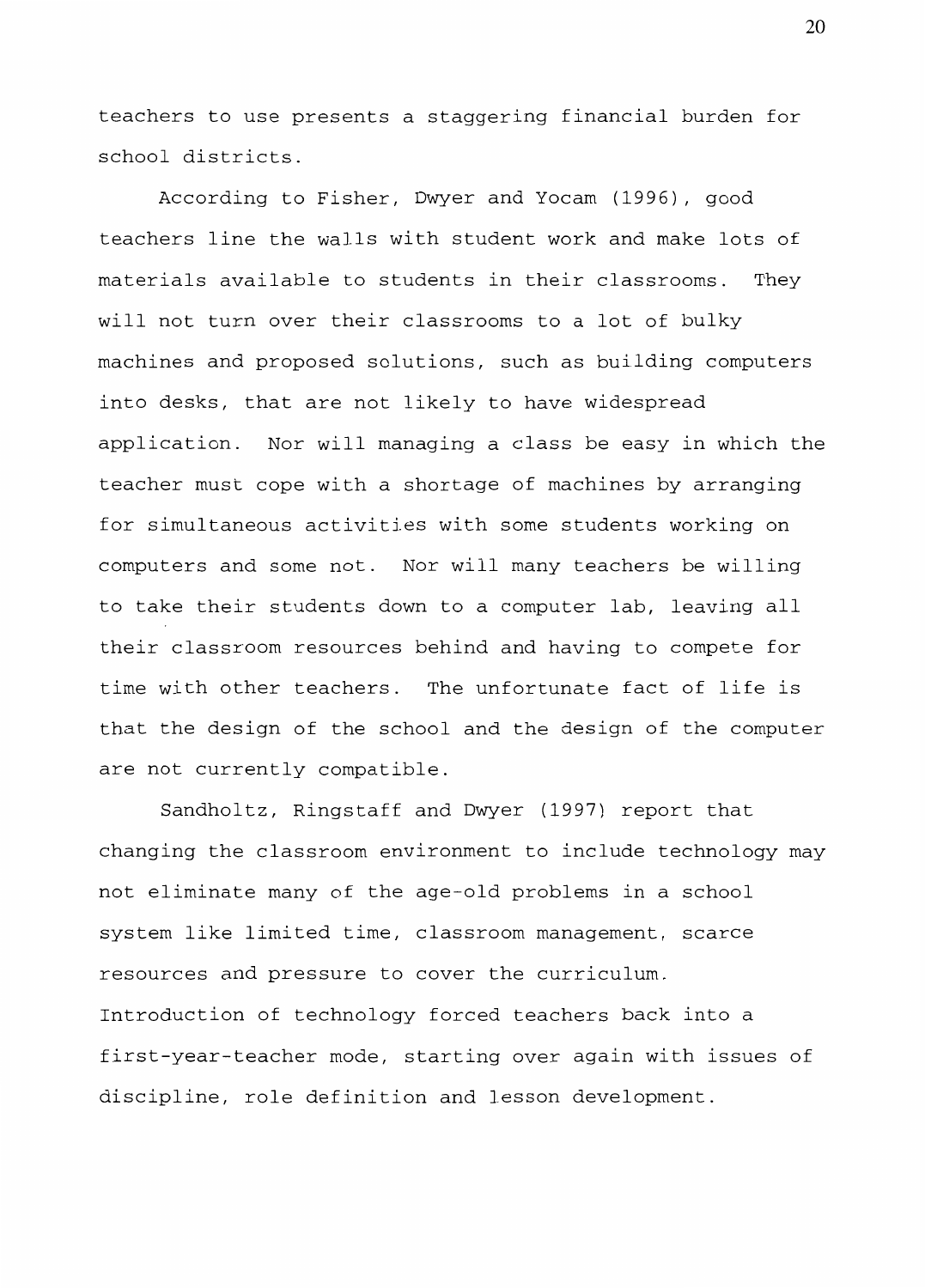Instructional technology challenged the teachers' beliefs about their identity as teachers, their authority base and the notion about the value teachers bring to teaching. Teachers are the gateway to change and teachers will determine whether technology will significantly influence education.

Fisher, Dwyer and Yocam (1996) stated as a new generation takes leadership in research and development, innovation in technology and education may accelerate in the next few years. These new leaders will have grown up with reasonable computer tools. The next generation will come to school from inside the computer learning culture.

Garmer and Firestone (1996) reported new communications and information technologies are driving dramatic changes in learning. As a result, the paradigm for learning is shifting away from the traditional notion that knowledge is transferred from teacher to student, within the confines of the classroom. A new understanding of learning, places the learner at the center of the learning process, with the teacher serving an important supporting role in facilitating the process. It is the necessity to unlearn old habits and notions of how learning should be structured, and instead develop new habits of instruction that motivate learners to take greater control over their own education. Teachers will have to give up a measure of control over the learning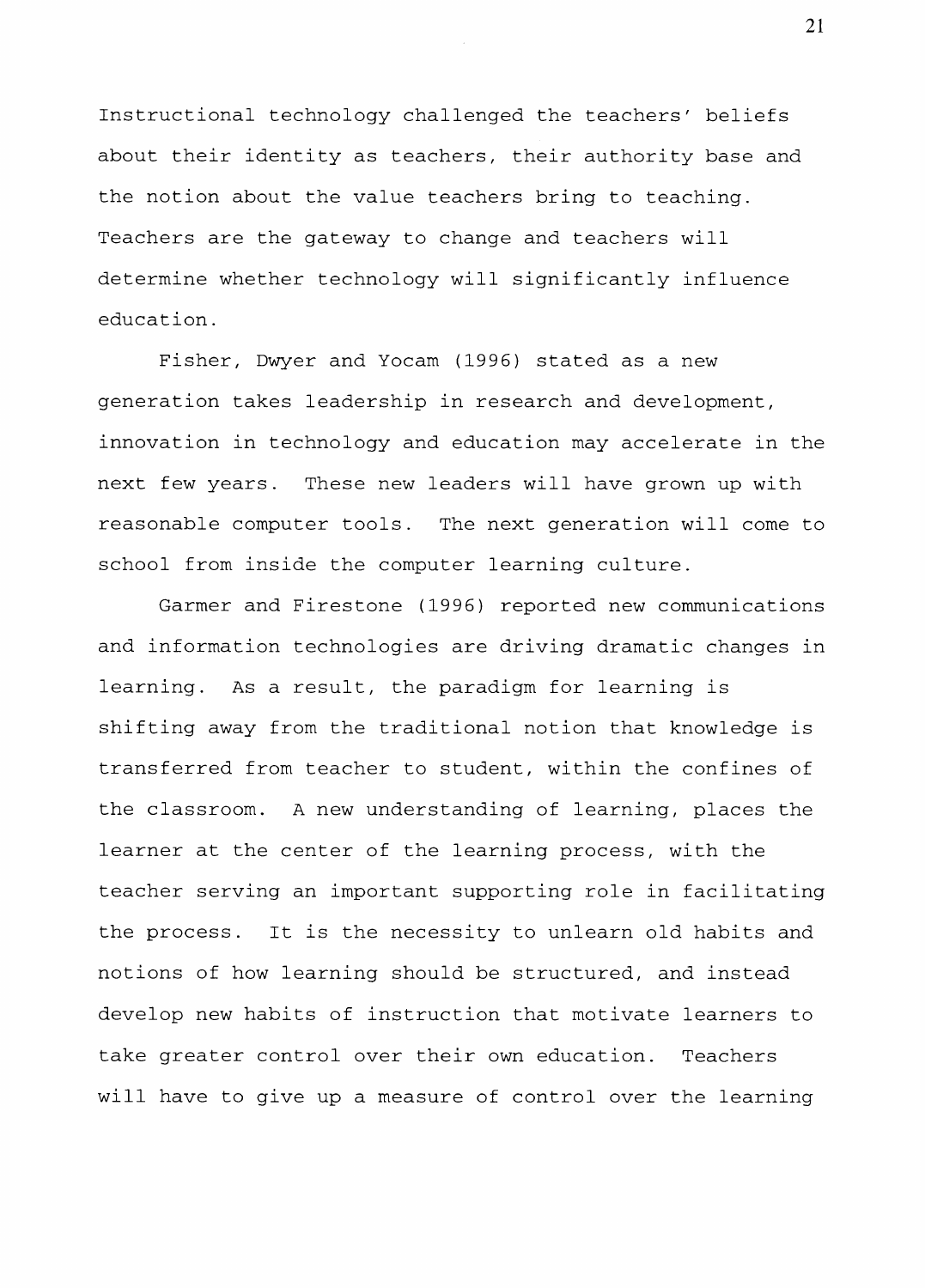process and adapt to a new position on the sidelines as educational coaches.

Technology-rich classrooms increasingly generated new situations related to student assessment. While questioning traditional forms of assessment, teachers also knew that their students would still be required to perform on standardized tests in other situations. Solutions to these and other assessment issues have lagged behind the instructional changes and continue to be a serious concern (Fisher, Dwyer and Yocam, 1996).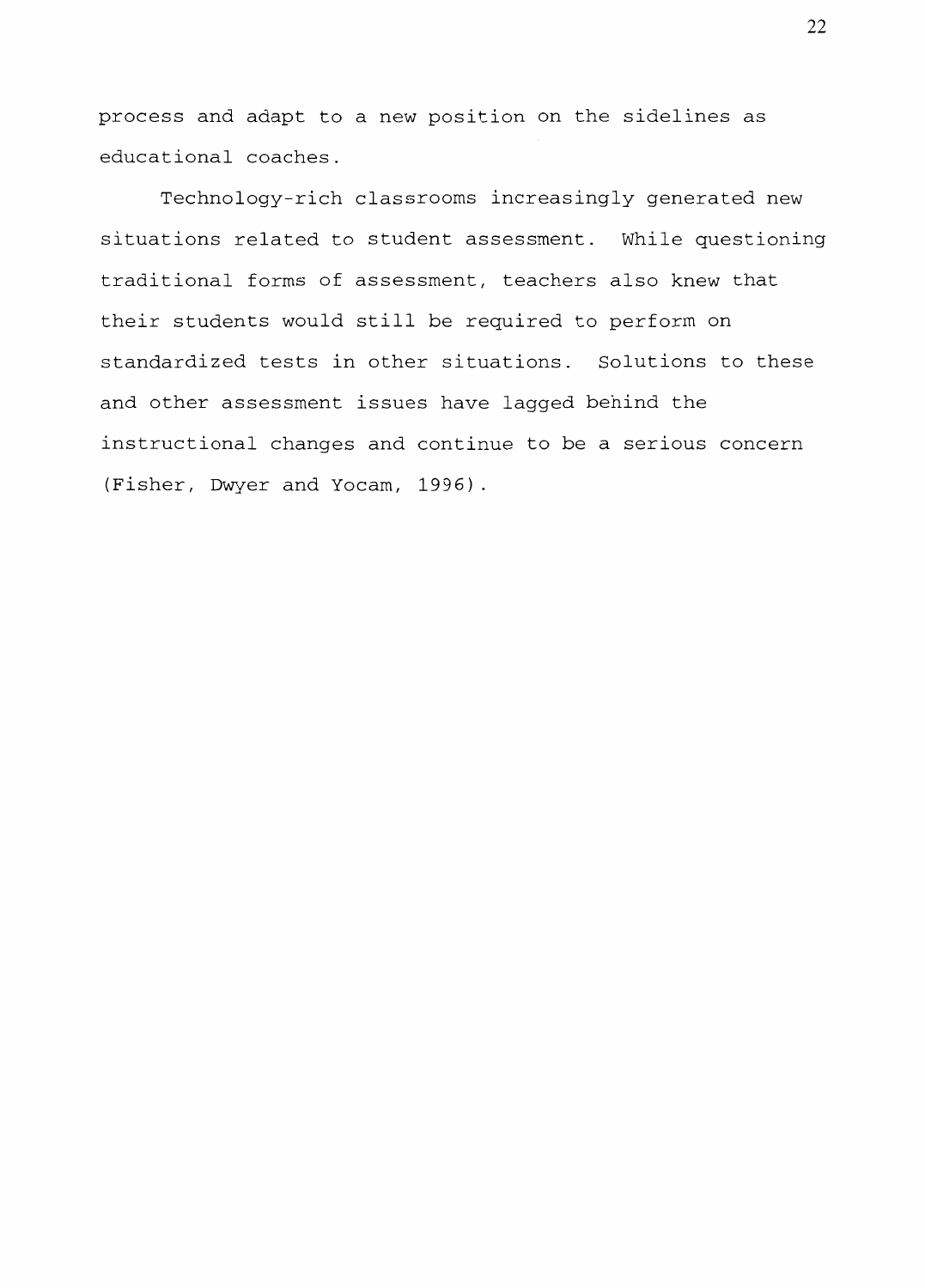#### CHAPTER IV

# CONCLUSION

Teachers are discovering teaching is less satisfying when lecturing and much more satisfying when watching students discover things about themselves and the world. Instructional technology allows teachers to make learning more interesting, challenging and productive. Teachers can be the creator and manager of a stimulating learning environment. Communication can take place only if the message has been understood between the teacher and student. Instructional technology assists teachers in altering the means by which students engage in learning.

The challenge to those committed to school improvement, is to acknowledge that both continuity and change are interwoven in the schooling process. For effective utilization of instructional technology, teachers need to know what is available for them to use, they need to be an integral part of the selection, learn how and when to use the selected technology. Instructional technology has a place in the teaching world. If used appropriately, instructional technology can be very rewarding for both teacher and student.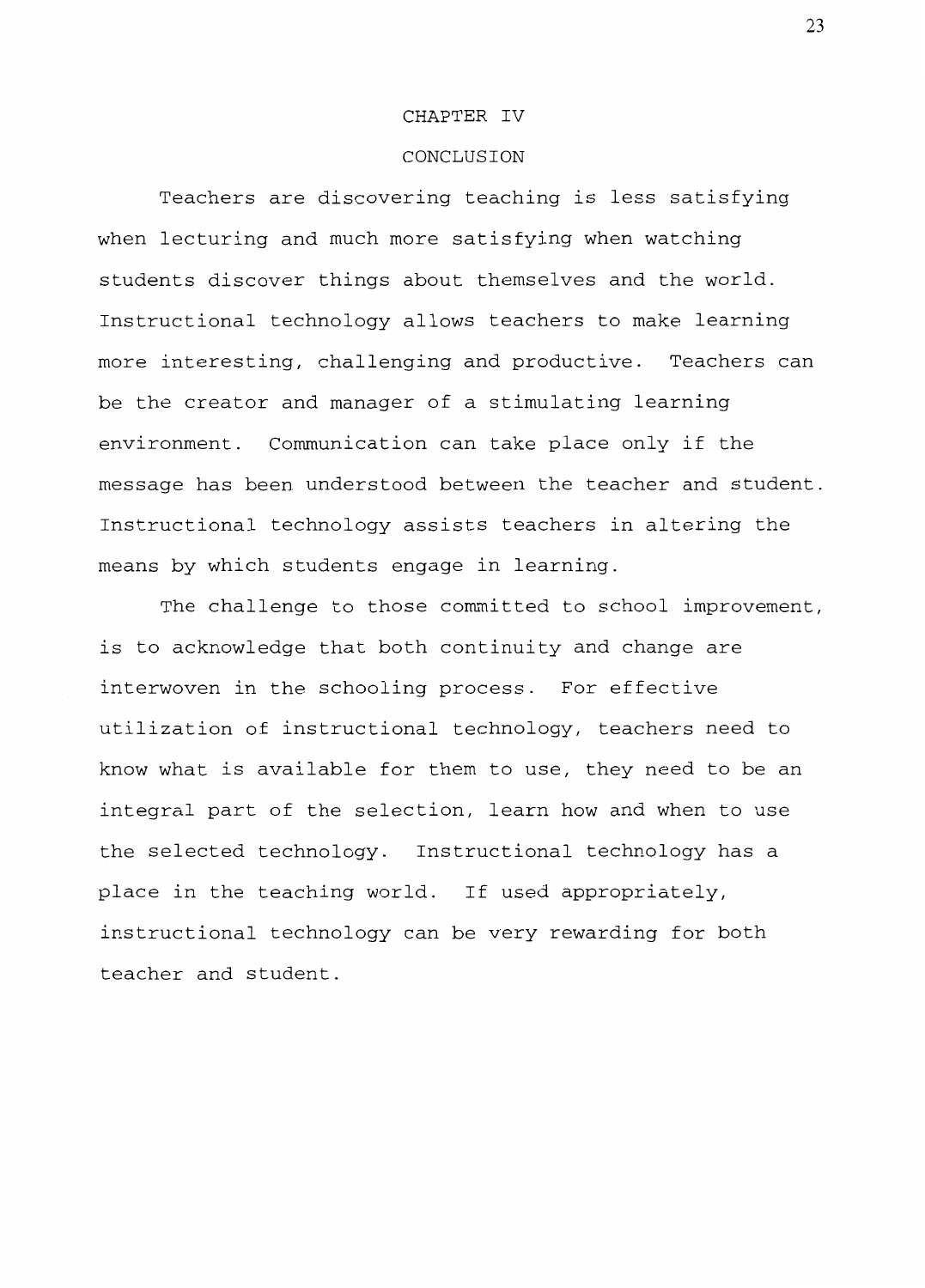#### REFERENCES

Cuban, L. (1986). Teachers and machines. New York: Teachers College Press.

Brown, J., Norberg, K. and Srygley, S. (1972). Administering educational media, instructional technology and library services. New York: McGraw-Hill, Inc.

Daft, R. and Becker, S. (1978). Innovation in organizations. New York: Elsevier.

Erickson, C. W. and Curl, D. H. (1972). Fundamentals<br>aching with audiovisual technology. New York: The of teaching with audiovisual technology. New York: MacMillan Company.

Evans-Andris, M. (1996). An Apple for the teacher, computers and work in elementarv schools. Thousand Oaks, CA: Corwin Press, Inc.

Fisher, C., Dwyer, D. and Yocam, K. (1996). Education and technology. San Francisco: Jossey-Bass Publishers.

Garmer, A. and Firestone, C. (1996). Creating a learning society: Initiatives for education and technology. Washington DC: The Aspen Institute.

Haas, K. B. (1960). Preparation and use of audio visual aids. Englewood Cliffs, NJ: Prentice-Hall, Inc.

Haney, technology. J. B. (1975). Dubuque, IA: Educational communication and Wm. C. Brown Company Publishers.

Milone, M. (1996). Beyond bells and whistles: How to use technology to improve student learning. Washington DC: AASA Distribution.

Parker, J. M. (1950). Iowa audio-visual handbook. Des Moines, IA: State of Iowa.

Saettler, P. (1968). A History of instructional technology. New York: McGraw-Hill, Inc.